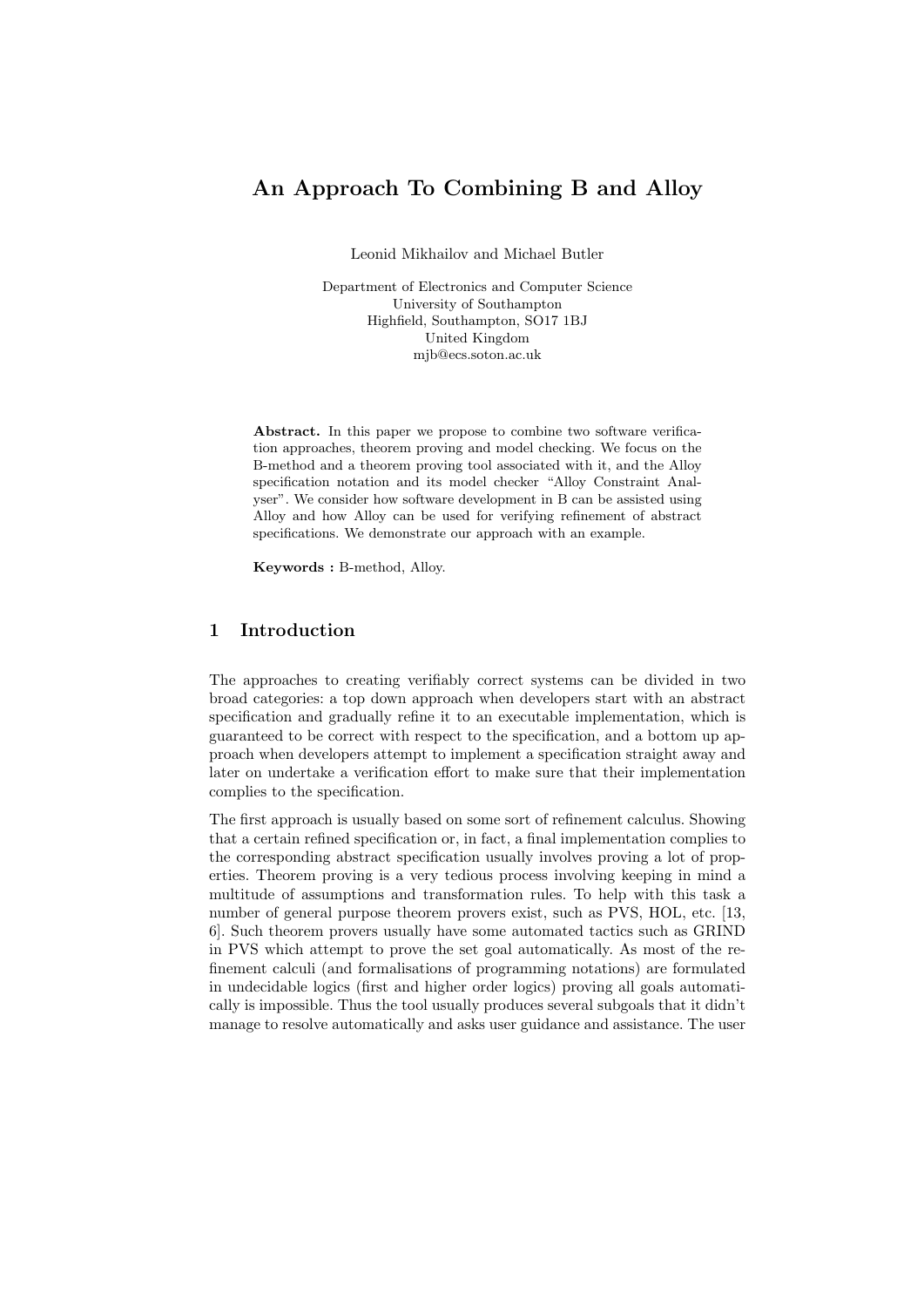by applying the set of rules and theorems available in the system attempts to prove the remaining goals.

With the second approach the specifiers usually formulate a number of liveness and safety properties that the implementation is supposed to comply to. It is, of course, possible to apply general purpose theorem provers for this purpose. However a different verification technique, generally referred to as "model checking" is quite prominent with this approach. The general idea of model checking can be briefly expressed as follows: a program in its abstract representation, and the verification properties to be checked are formulated in some formalism based on logic. Next these formulas are submitted to the tool which tries to find a counter example violating the formulated verification conditions [9, 7, 10, 5].

Both theorem proving and model checking have advantages and disadvantages. The main advantage of theorem proving is that it permits to reason about infinite domains which are the most interesting in practice. A disadvantage is that a significant amount of highly qualified labour is required to verify even a relatively simple program. With theorem proving at times it can be difficult to say whether a property does not prove because the assumptions are not sufficiently strong or just some extra effort and ingenuity is required.

Model checking is much more applicable for finite domains, although there is a lot of ongoing research trying to apply this method to infinite domains. In general, for infinite domains, while model checking can find a counter example demonstrating that the specification is contradictory in one way or another, it may not prove that the specification is correct. In this respect model checking is similar to testing, which also cannot prove the program correct. However what both of these approaches (model checking and testing) can do is to increase our confidence in the system. Another shortcoming of model checking is that it is usually applied for verifying consistency of a rather high level specifications, while ultimately everybody is interesting in the correctness of the software implementing these specifications. Obviously, while a specification can be perfectly correct, the implementation may not be correct. Verifying correctness of the executable programs with respect to their specifications is a topic of ongoing research.

In this paper we propose to combine these two approaches to verification, with the goal being to benefit from the advantages of both theorem proving and model checking. In particular we consider combining the B method and a corresponding tool with the Alloy specification notation and its constraint analyser. The B method is a top down development approach which is supported by industrystrength tools, which integrate a theorem prover for verifying the correctness of the specification and its refinements [1]. The Alloy specification notation is state-based and is supported by the Alloy constraint analyser, which is a finite state model checker [8, 9]. We briefly present these specification and verification methods in the following sections. An earlier version of this paper has appeared in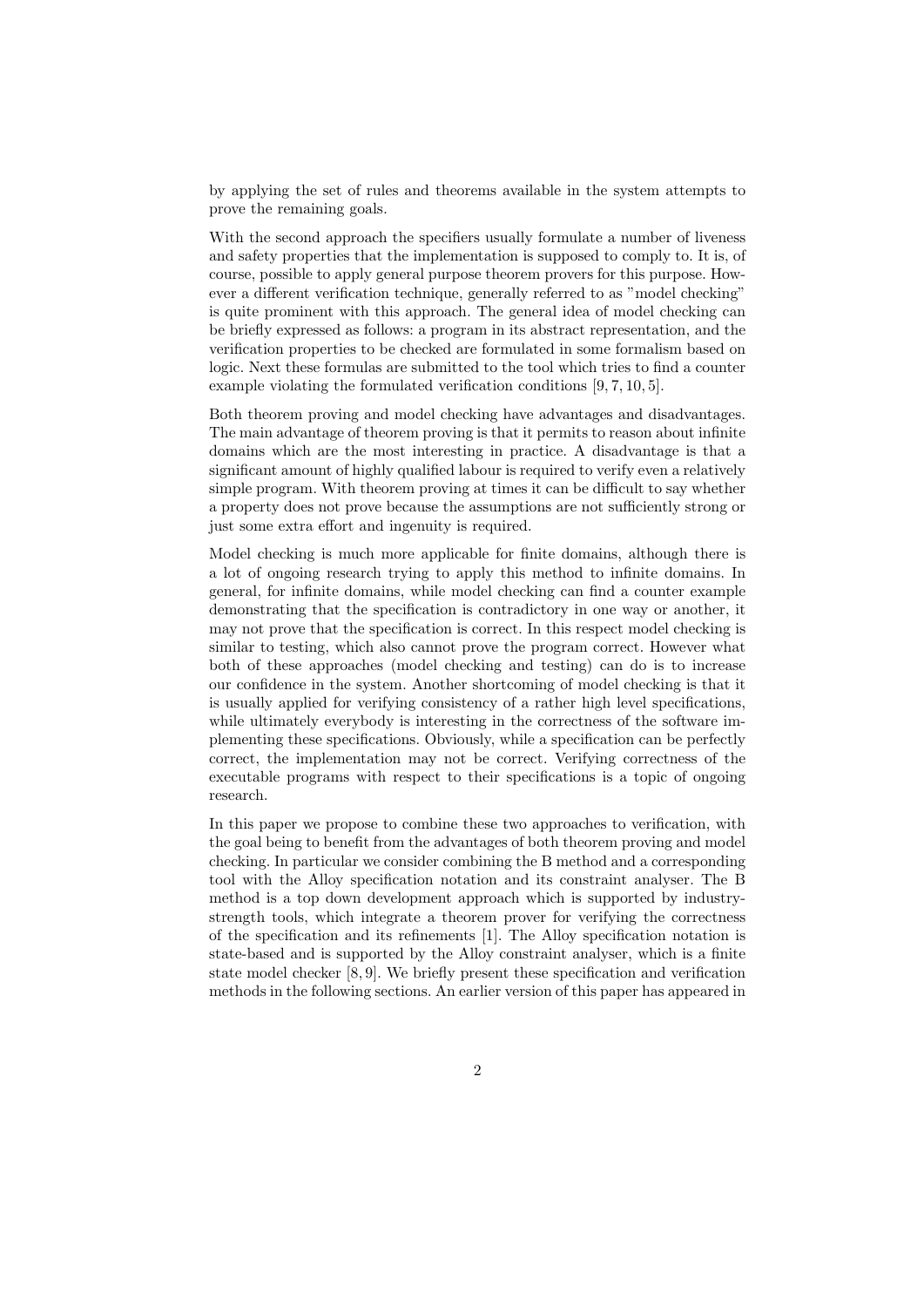proceedings of the 6th International Workshop on Formal Methods for Industrial Critical Systems (FMICS 2001) [12].

The main idea discussed in this paper is as follows. Complete formal proof of all proof obligations generated by the B tool is often practically infeasible. Often a proof obligation cannot be proved for the simple reason that it is not true. That can happen, for example, because a specification of an operation is not logically strong enough. Or, simply, the specification of an operation can be erroneous. The realisation of impossibility to prove a certain proof obligation usually brings about a realisation that certain amendments can be made to the specification, which would generate additional conjuncts in the hypothesis, permitting proof of the obligation. At times, however, a developer can experience difficulties proving a particularly tricky property, although sufficient hypothesis are present. Distinguishing between these two situations is important, as significant resources can be wasted on trying to show unprovable goals.

Once the B tool has generated proof obligations we try to run an automated theorem prover supplied with the tool. It usually leaves some of the obligations unproved. Our idea is that before actually trying to prove these obligations interactively, we translate them into the Alloy language and run the Alloy constraint analyser on them. Counter examples that the Alloy constraint analyser can generate are usually suggestive. When a developer realizes how a certain instantiation of variables of the counter example invalidates the property under consideration, it becomes clear which amendments can be made to the specification to exclude the counter example. This suggest a certain debugging process, which most certainly has a shorter cycle than when interactive prover is used for finding error. Once the Alloy constraint analyser cannot find a counter example for a sufficiently large instantiation of the domains, it is a good indication that the verified property is probably correct. The developer can then return to the B interactive prover with confidence that this property should be possible to prove. Translation between B specification notation and Alloy is manual at the moment. However, in case certain modification and additions would be made to the Alloy specification notation, such translation could be done automatically in both directions.

We proceed as follows. First, we briefly review specification and verification methods of B and Alloy. We then present a "Student Grades Database" example specification in B and its translation into Alloy. Next, we consider how one can verify consistency and refinement of B machine operations using the Alloy constraint analyser. Finally, we discuss the modifications and changes that have to be introduced into the Alloy specification notation to facilitate automatic translation of B specifications and proof obligations into Alloy. We conclude by reviewing related work and outlining directions of future research.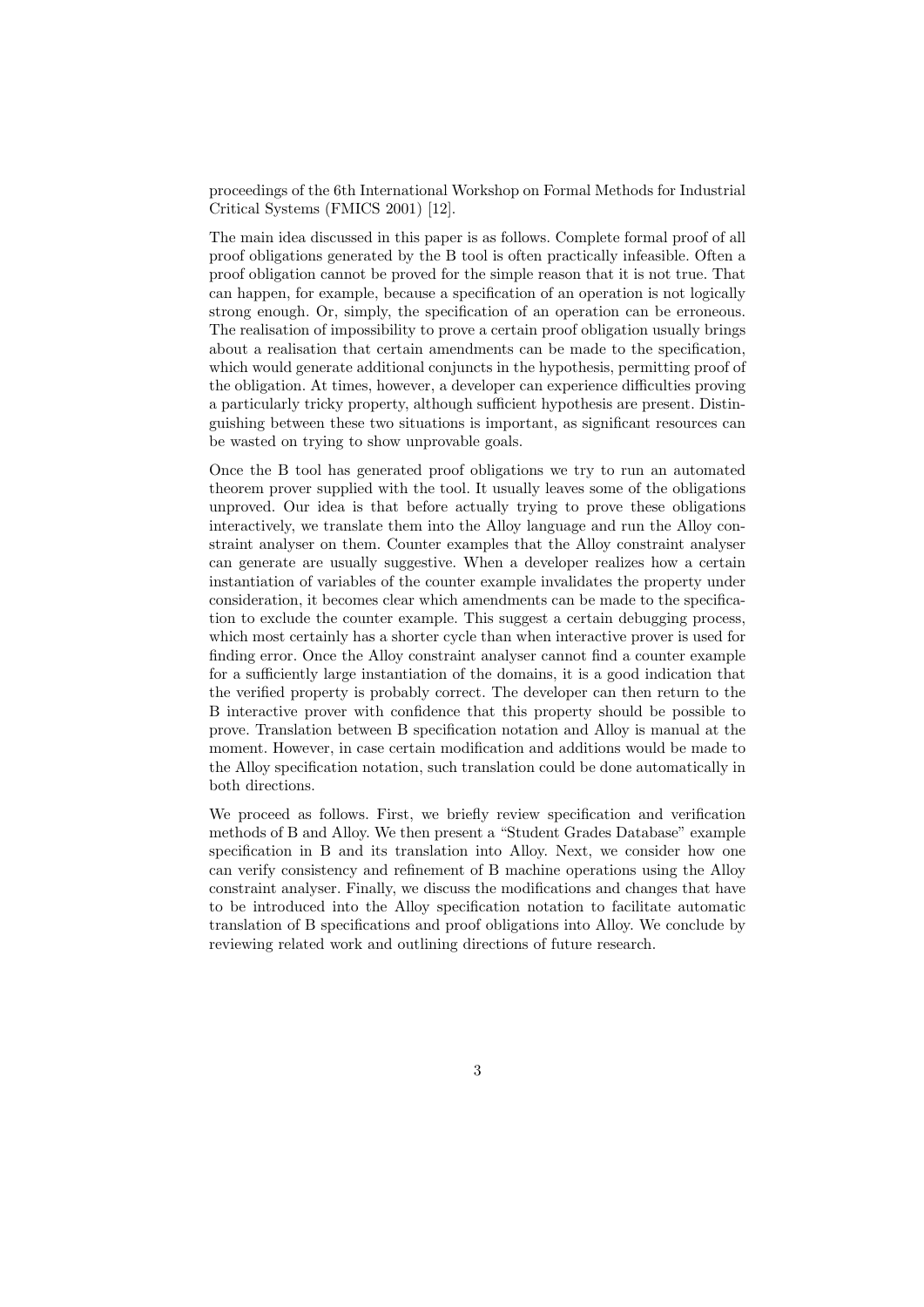### 2 Summary of the Used Formalisms

Let us now briefly present the formalisms of B and Alloy and the development methods associated with them.

#### 2.1 The B Specification and Verification Method

The B method has an associated specification notation, the so-called Abstract Machine Notation (AMN). This specification notation is classified as a statebased notation and is quite similar to such well-known formal notations as Z and VDM [14, 16]. Compared to the specification notation of Z, AMN is more appealing to programmers, as it includes such familiar constructs as assignment and IF THEN ELSE along with nondeteministic specification statements such as nondeterministic choice  $\bf{ANY}$ . We briefly introduce the necessary subset of AMN as we present an example.

The B method has three development stages: the specification, the refinement, and the implementation. Development in the B method is centred around the concept of machines: an abstract machine –  $\text{MACHINE}$ , a refinement machine  $-$ **REFINEMENT**, and an implementation machine  $-$ **IMPLEMENTATION.** Machines are similar to modules encapsulating their internal state. Machines provide a section for initialising their internal state and operations for accessing and manipulating it.

The developer starts off with translating an informal specification into an abstract

MACHINE, which is allowed to use only an abstract subset of all available statements in AMN. As a part of the abstract machine specification, the developer has to introduce an invariant, which should be established by initialisation and should hold before and after the execution of all operations of this machine. When the developer submits the produced specification to the tool, it generates a number of theoretically justified verification conditions that are sufficient to establish that the specification is not contradictory, or, in other words, consistent.

Next, the developer defines a REFINEMENT machine which, in general, is similar to the abstract specification machine, but is usually more deterministic. The refinement machine must include an invariant which usually consists of two parts, the part restricting the variables introduced in a refinement step, and the so-called "gluing invariant" relating these variables and their counterparts in the corresponding abstract machine. When the refinement is submitted to the tool, the latter generates a number of proof obligations sufficient to establish that the refinement is consistent and that it correctly implements the corresponding specification. The development process can include a chain of **REFINEMENT**s transitively refining the abstract machine with the last refinement in the chain - an IMPLEMENTATION machine. The IMPLEMENTATION machine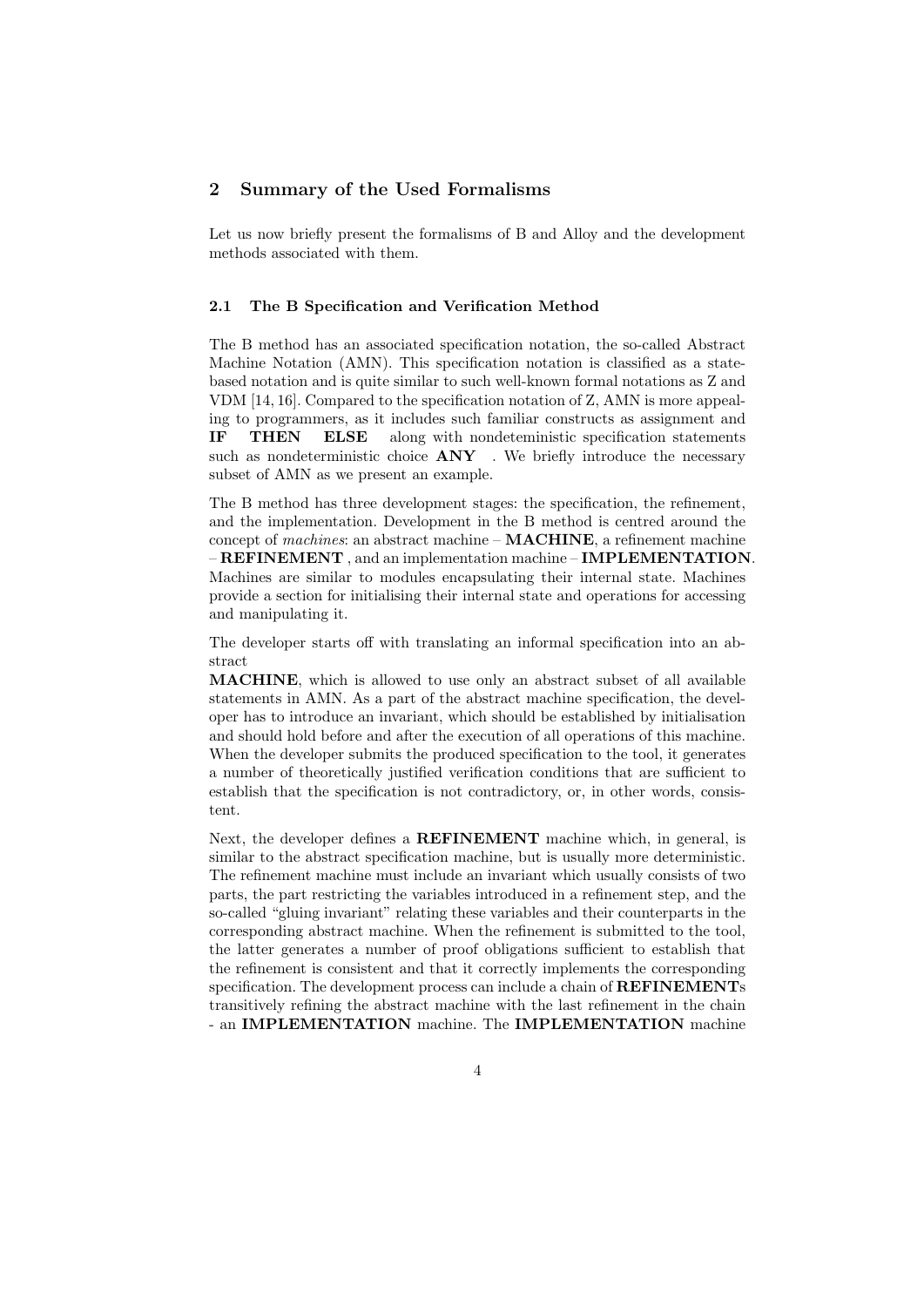maps directly to a programming language such as C or Ada. In this paper, we only focus on the features of abstract machines and refinements which are relevant to our discussion.

As soon as some proof obligations are generated, the developer can try to discharge them using an automated theorem prover incorporated in the tool, which attempts to discharge the generated proof obligations. Typically, there is a number of proof obligations that the automated prover cannot discharge, so the developer can switch the prover to an interactive mode and attempt to prove the remaining proof obligations manually.

The B method is supported by two commercially available tools, B-Toolkit developed and distributed by B-Core company, UK [2], and AtelierB developed and distributed by Steria, France [15]. In general, the tools are quite similar and each of them excels in slightly different aspects of the method. Accordingly, in the following discussion we refer to both of them as "the tool".

#### 2.2 The Alloy Specification and Verification Method

The Alloy specification notation and the Alloy Constraint Analyser are the research products of Daniel Jackson and his colleagues at MIT [8, 9]. The Alloy specification language (to which we further refer as Alloy) is also state-based like B. An Alloy specification usually contains several sections. One of the obligatory sections is for variable declaration, where variables can be declared as either atoms, subsets of declared domains, or relations of various kinds connecting these sets and/or domains. Declaration of the variables can be arranged so that the specification would have an implicit invariant restricting the set of possible states in which these variables can be present. In addition, in another section of the specification, the developer can write down an arbitrary number of named explicit invariants that further restrict the state. The developer can also write down a named assertion containing an arbitrary logical formula expressed on the variables of this specification. In yet another section of the specification, the developer can write down named operations modifying variables declared in the specification. Operation specifications describe a relation between pre- and post-states of the variables, similar to operation schemas of Z.

Verification with Alloy typically proceeds in the following manner. After the developer has recorded the variables and all implicit and explicit invariants restricting the set of states the variables can be in, he or she can write down some conjectures about the relation between the declared variables in the form of named assertions. It is then possible to submit such an assertion to the Alloy constraint analyser which tries to find a counter example invalidating the assertion. The Alloy constraint analyser does this by converting the assertion, all related variable declarations, and appropriate invariants to a boolean formula, negating it and submitting it to one of several available general purpose boolean solvers. The chosen solver, in turn, tries to find an instantiation of the variables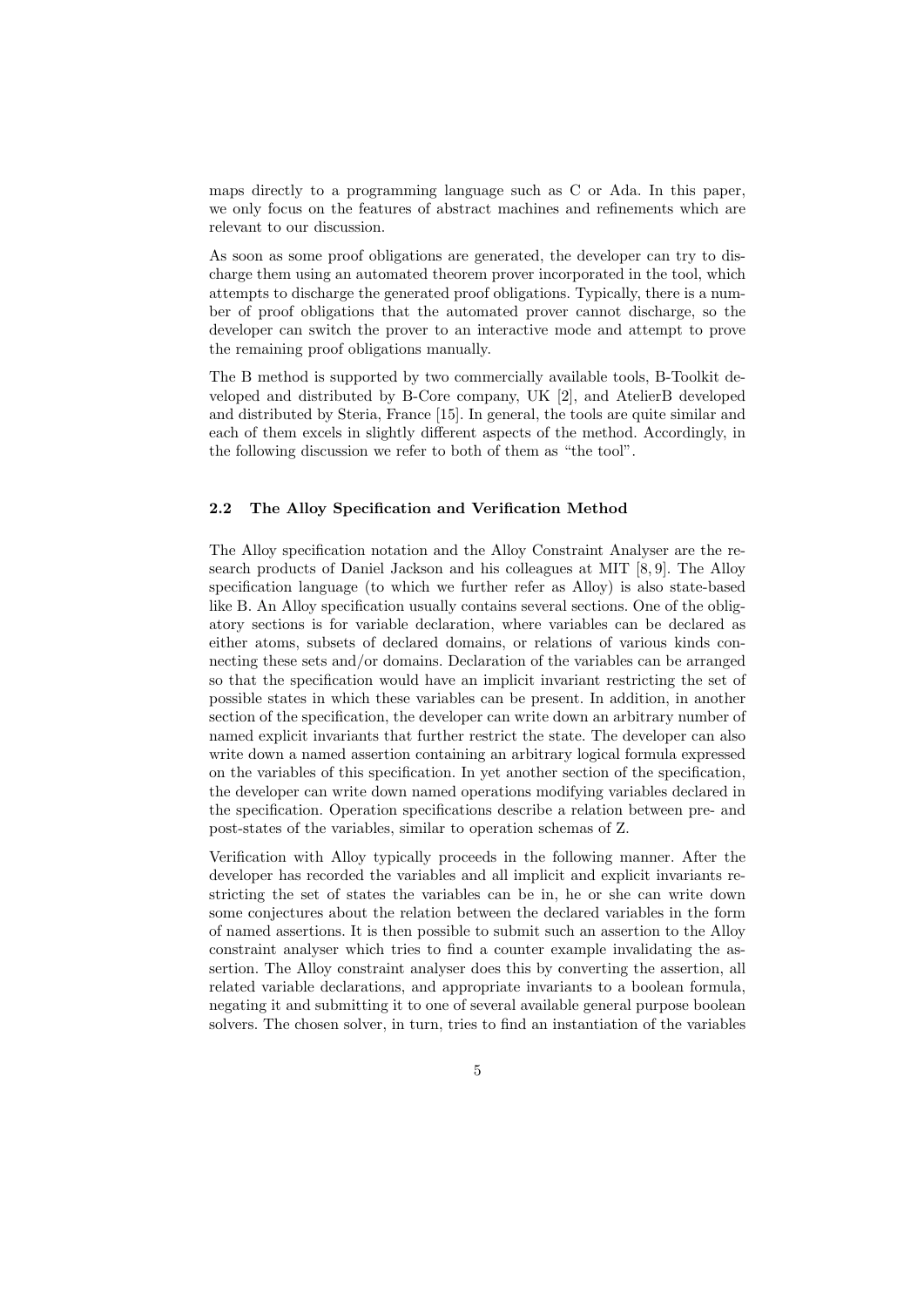in the submitted formula making it true. Naturally, to make this process finite, the user of the Alloy constraint analyser is asked to indicate the dimensions of the participating domains.

The developer can also verify the operations defined in the specification against any or all of the invariants. For this, the developer has to mark an operation he or she wants to verify against a particular invariant, and the analyser then tries to find an example instantiation of the variables which satisfies the invariant before an execution of the operation but does not satisfy it after. Internally, the analyser achieves this in a manner similar to verifying assertions.

We briefly introduce the subset of the Alloy specification language necessary for our purposes as we present the example.

It is important to mention that at the moment Alloy does not provide any support for verifying implementations or refined specifications on compliance with the original specification. In this paper we discuss how such features can be introduced to Alloy.

### 3 Example of Specifications in B and Alloy

In this section we follow the outline of our verification method briefly described in the introduction. Rather than discussing the method on an abstract level, we chose to demonstrate it with an example. Due to numerous restrictions and shortcomings of the Alloy specification notation, we chose a rather simple example of specifying a database of student grades. Yet, verifying this specification arises a multitude of interesting issues that we discuss below.

### 3.1 Specifying a Student Grades Database in B

Suppose that we would like to create a simple database containing information about students and their grades. On an abstract level, such a database can be modelled as a partial function. The B specification of such a model can be represented as an abstract machine *DbAbstr*, as shown in Fig.1.

This machine introduces two new domains, which are declared in the section SETS:

STUDENTS and GRADES. These domains are the fixed sets sometimes referred to as deferred sets, as the developer only needs to give them a concrete representation in the implementation.

The next section of the B specification contains declarations of the variables, which hold the state of the machine. In our case, this is the variable  $abstDb$ .

The INVARIANT section holds the invariant of the machine. In general, an invariant is a predicate which is established by the initialisation of state variables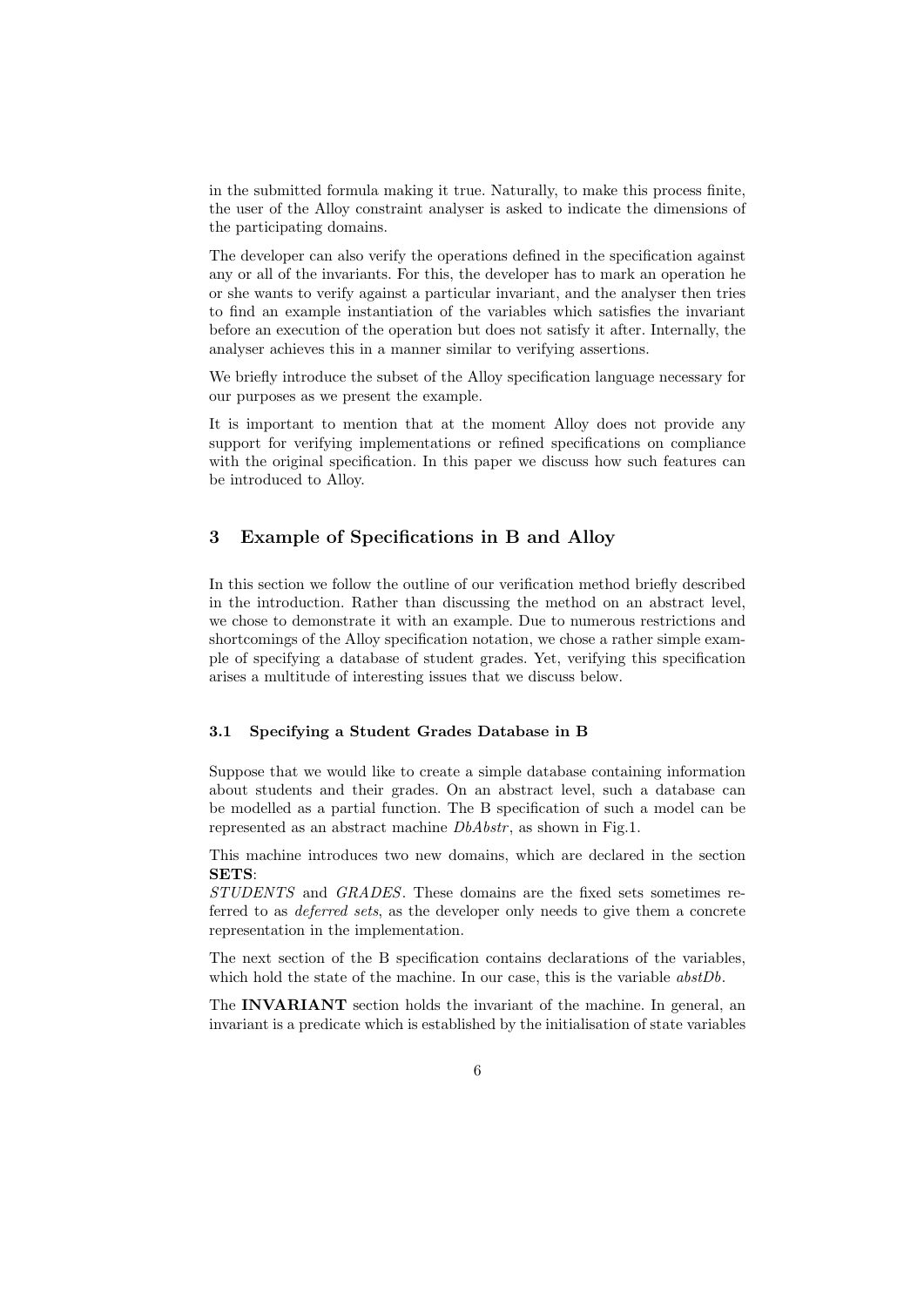```
MACHINE DbAbstr
SETS
    STUDENTS ; GRADES
VARIABLES
    abstDb
INVARIANT
    abstDb \in STUDENTS \rightarrow GRADESINITIALISATION
    abstDb := \varnothingOPERATIONS
    append(st, gr) \widehat{=}PRE
            st ∈ STUDENTS \land qr ∈ GRADES \land st ∉ dom ( abstDb)
        THEN
            abstDb := abstDb \cup \{ st \mapsto gr \}END
END
```
Fig. 1. The abstract machine DbAbstr

and holds before and after execution of all operations declared in the machine. In B, an invariant usually includes predicates that give a type to the state variables declared in the **VARIABLES** section. In our machine, *abstDb* is constrained to be a partial function from the deferred set STUDENTS to the deferred set GRADES.

In the next section INITIALISATION, all variables of the machine must be initialized. Thus,  $abstDb$  is assigned an empty set.

As follows from the name of the next section, it contains the definitions of all operations defined for this machine. To illustrate our idea, it is sufficient to provide only one operation. Therefore, the machine  $DbAbstr$  only has an operation append, for adding records about students' grades into the database. This operation has a precondition verifying the types of the corresponding parameters and also checking that the submitted student is not already in the database, i.e. in the domain of the partial function abstDb. In B, the outcome of an operation is only defined in those states where its precondition evaluates to true.

As soon as the definition of the DbAbstr machine is complete, we can run the type checker, the proof obligation generator, and the automated theorem prover on it. Because of the simplicity of  $DbAbstr$ , the automated theorem prover of the tool can resolve one hundred percent of the generated proof obligations.

Now let us consider a refinement of our student database. In this refinement, shown in Fig.2-3 we implement the student database as a connected list of nodes.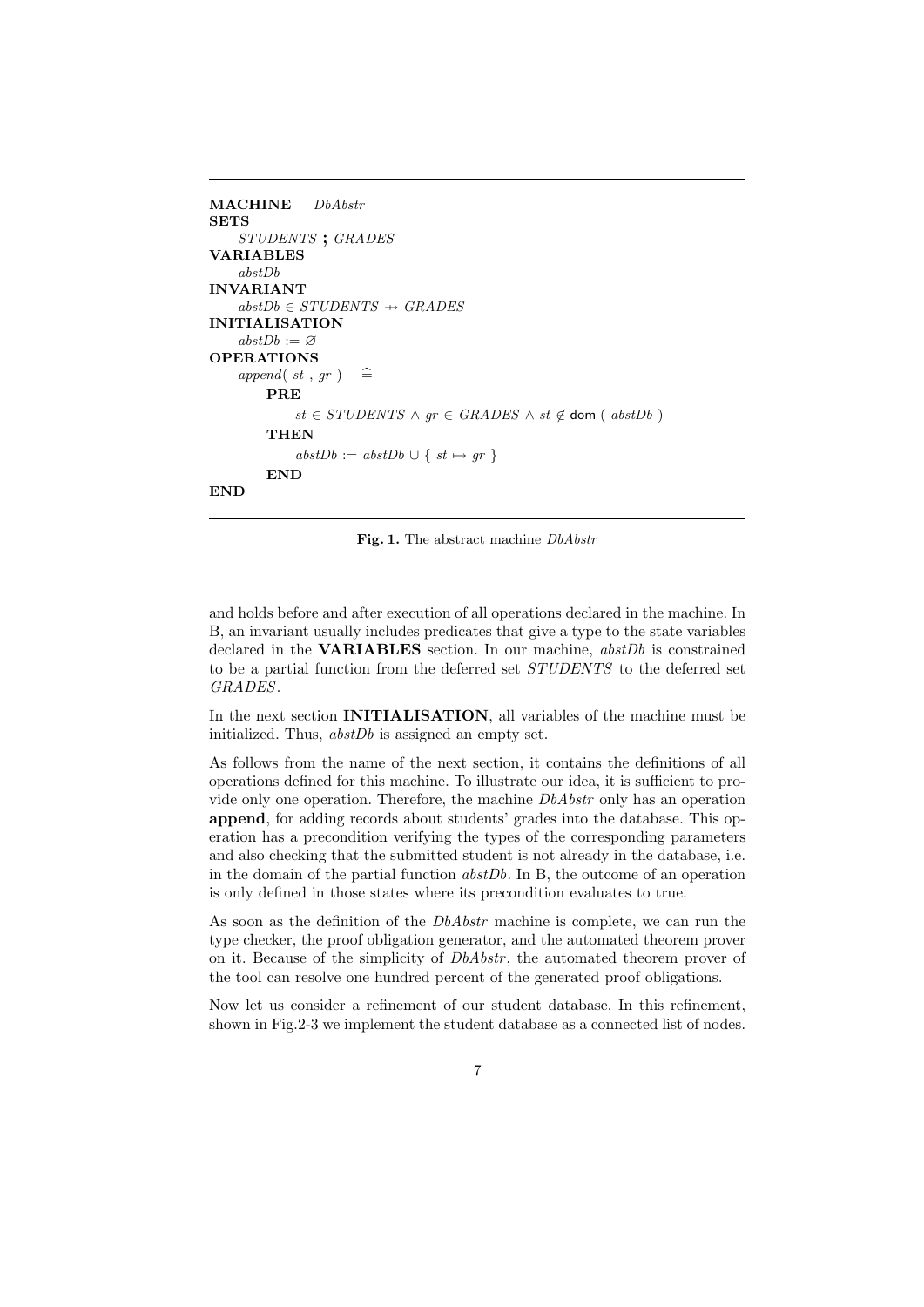```
REFINEMENT DbConcr
REFINES DbAbstr
SETS
     LINKS
CONSTANTS
     nil
PROPERTIES
     nil \in LINKSVARIABLES
     stDb, grDb, next, headINVARIANT
     stDb \in LINKS \rightarrow \textit{STUDENTS} \landgrDb \in LINKS \rightarrow GRADES \wedgenext \in LINKS \rightarrow \text{LINKS} \landhead ∈ LINKS \wedgedom ( stDb ) = dom ( grDb ) \wedgedom ( qrDb ) = dom ( next ) \wedge( next = ∅ ∧ head = nil ∨
     ( nil \in \text{ran} (next) \wedge nil \notin \text{dom} (next) \wedge head \in \text{dom} (next) ) \wedge \wedge(\text{next} \neq \emptyset \Rightarrow\forall zz \in \mathit{LINKS} \land zz \in \mathsf{ran} (\textit{next}) \Rightarrow \textit{head} \mapsto zz \in \textit{next}^* ) ) \land\forall link1 . ( link1 ∈ dom ( stDb ) \Rightarrow abstDb ( stDb ( link1 ) ) = grDb ( link1 ) ) \landdom (abstDb) = \text{ran}(stDb)INITIALISATION
     stDb, grDb, next, head := \emptyset, \emptyset, \emptyset, nil
```
Fig. 2. The refinement machine DbConcr

The clause REFINEMENT declares that the machine is intended to be a refinement of another machine. In the next section of the refinement machine, the developer has to indicate which exactly machine it refines, in our case it is DbAbstr . Similarly to abstract machines, refinements can also declare deferred sets. In our case, we declare a new set  $LINKS$  that will serve as a domain of all links available for building a linked list. Next, the developers can declare some constants original to the refined specification, so we declare a constant nil that is used for marking the end of the list. The clause PROPERTIES is used for constraining the declared constants, in particular, the developers must indicate the type of the constants: nil is an element of the domain LINKS.

Next, we declare variables  $stDb$ ,  $grDb$ ,  $next$ , and  $head$  that are used for implementing a linked list. As can be seen from the upper part of the invariant,  $\textit{stDb}$ is declared as a partial injective function associating LINKS with STUDENTS. Note that, as the function is injective, there can be no two different links refer-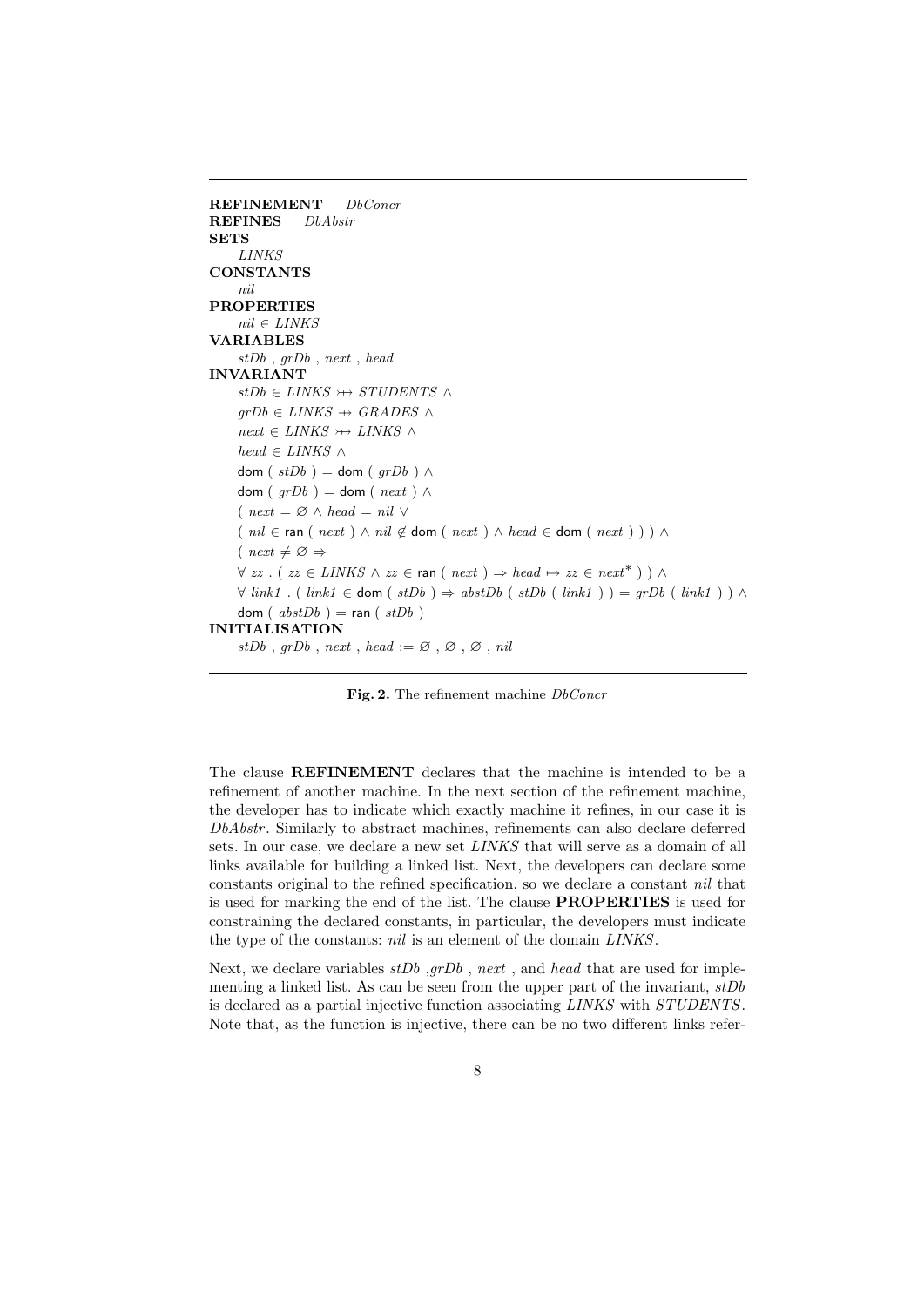```
OPERATIONS
     append(st, gr) \widehat{=}PRE
               st ∈ STUDENTS \land gr ∈ GRADES \land st ∉ ran ( stDb)
          THEN
               ANY ll WHERE ll \in LINKS - dom (next) - { nil }
               THEN
                     IF next = \varnothing THEN
                          head := ll ||
                          next := \{ \llbracket ll \mapsto nil \} \parallelstDb := \{ \llbracket l \mapsto st \rrbracket \} \parallelqrDb := \{ \llbracket ll \mapsto qr \}ELSE
                          stDb(\mathit{ll}) := st \parallelgrDb(\mathit{ll}) := gr \parallelANY xx, next1 WHERE
                               xx \in dom ( next ) \land xx \mapsto nil \in next \landnext1 \in LINKS \rightarrow \text{LINKS} ∧
                               \forall yy . ( yy ∈ LINKS \land yy ∈ dom ( next ) – { xx } \Rightarrownext1 ( yy ) = next ( yy ) ) \wedgenext1 ( xx ) = ll \wedgenext1 ( ll ) = nilTHEN
                               next := next1END
                     END
               END
          END
     END
```
Fig. 3. The refinement machine *DbConcr* (continued)

ring to the same student. On the other hand,  $qrDb$  is declared not as injective function, but simply as a partial function from  $LINKS$  to  $GRADES$  – clearly, several students could have received the same grade on an exam. The function next represents the linked list itself, and is injective, which helps us later to state that the list is really linked, i.e. all of its nodes can be reached from its head.

The invariant in a refinement can, in general, be divided into three parts. The first one describes the types of the variables declared in the refinement. The second one describes the relations between the variables declared in the refinement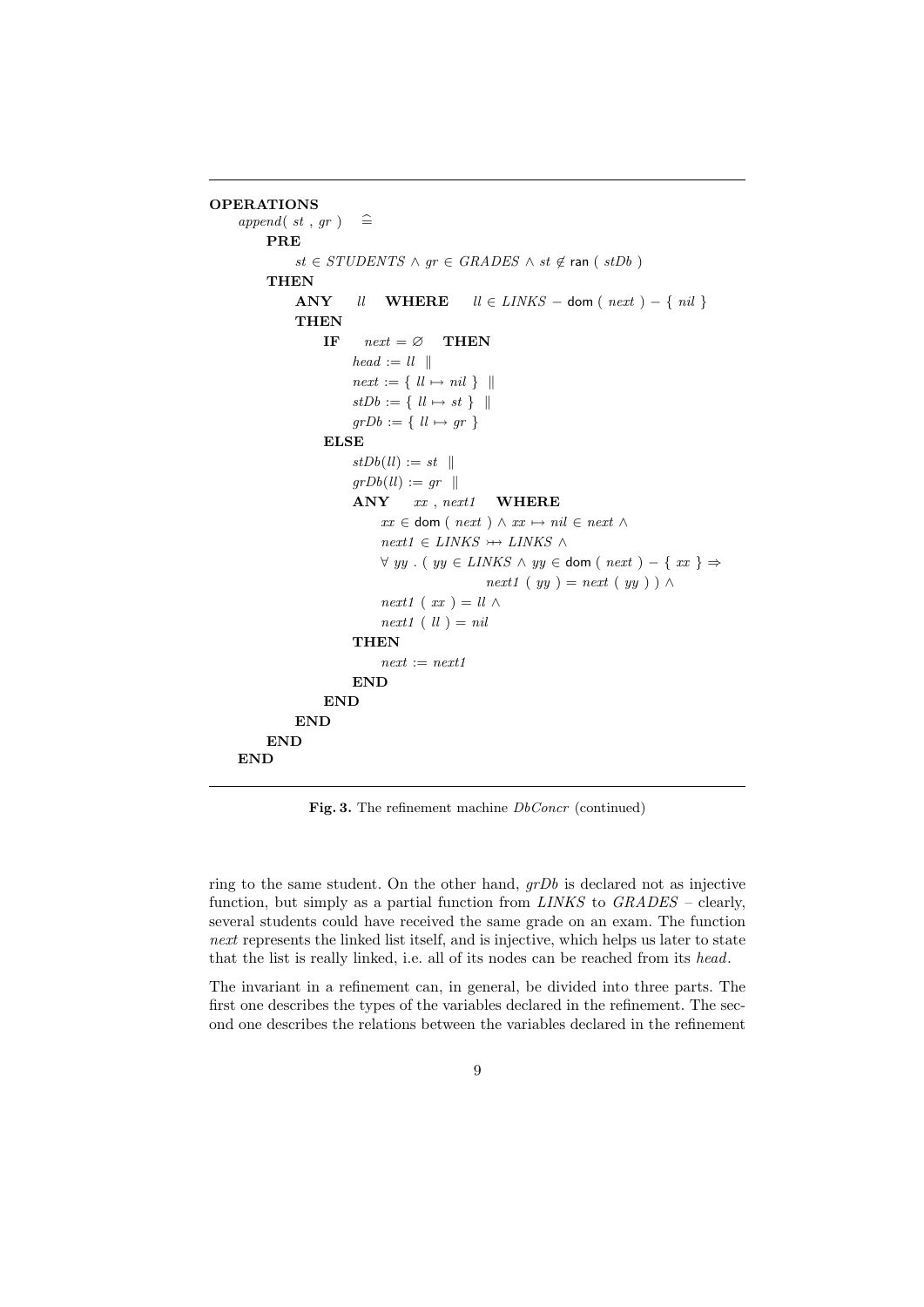that are true after the initialisation of these variables and remain true before and after execution of all operations of this machine. In our case, this part of the invariant can be subdivided into three conjuncts. The first one states that the domains of  $stDb, grDb$ , and next are equal. This condition guarantees that students and their grades will be attached to the links connected in the list. The second one states that either the list is empty and head is equal to nil or head is in the domain of next and head is not equal to nil and nil is not in the domain but is in the range of next. This conjunct describes the structure of the list, i.e. the list is either empty and the head is pointing to  $nil$ , or the list starts from head and is terminated by nil. The third conjunct states that the list must always be properly connected, i.e. starting from the head, it should always be possible to reach the terminating nil. This is expressed by stipulating that any tuple such that its first element is head and its second element is any one belonging to the range of *next* must belong to the reflexive transitive closure of the function next.

Finally, the third part of the invariant represents a so-called "gluing invariant" which explains how the state of the abstract machine is represented in terms of the variables of its refinement. In our case it suffices to state that for all links in the domain of  $stDb$ , the grade recorded in  $abstDb$  (in the machine  $DbAbstr$ ) for the student associated with a link in  $\kappa b$  (in the machine  $DbConcr$ ) is equal to the grade associated with this link in  $qrDb$  (in the machine  $DbConcr$ ). It is also necessary to add that for all records in the abstract database there is a link in the concrete one. We achieve this by stating that the domain of abstDb is equal to the range of stDb.

As follows from the name of the following section, the variables are initialized in it. All functions are assigned empty sets and the head is assigned nil .

On the concrete level, definitions of operations become more elaborate. Preconditions of the operations can only be logically weakened, and they can be expressed on the variables of this refinement machine. Consider the refined append operation. First, we create a temporary variable ll which represents a new link to be inserted into the list next. This variable is assigned a value that is arbitrarily chosen from LINKS, is not equal to nil, and is a fresh value, i.e. it is not in the domain of next.

When appending a new student/grade record to the linked list, there can be two distinct cases, when initially the list is empty and when it is not. In the first case, we assign to *next* a tuple  $ll \rightarrow nil$ , thus making *next* represent a list with one element ll, terminated by nil. We also make head to point to ll and associate a supplied student and grade with the link  $ll$ . If the linked list is not empty, we associate the supplied student and grade with the new link *ll*. After this, we create two temporary variables  $xx$  and  $next1$ , where  $xx$  is assigned to refer to the last element in the list before *nil* and *next1* is a copy of *next* in all the links except for the one  $xx$  is pointed at. In next1,  $xx$  is pointing not to nil, but to the new link  $ll$ , which, in turn, points to nil. In fact, next1 describes a new state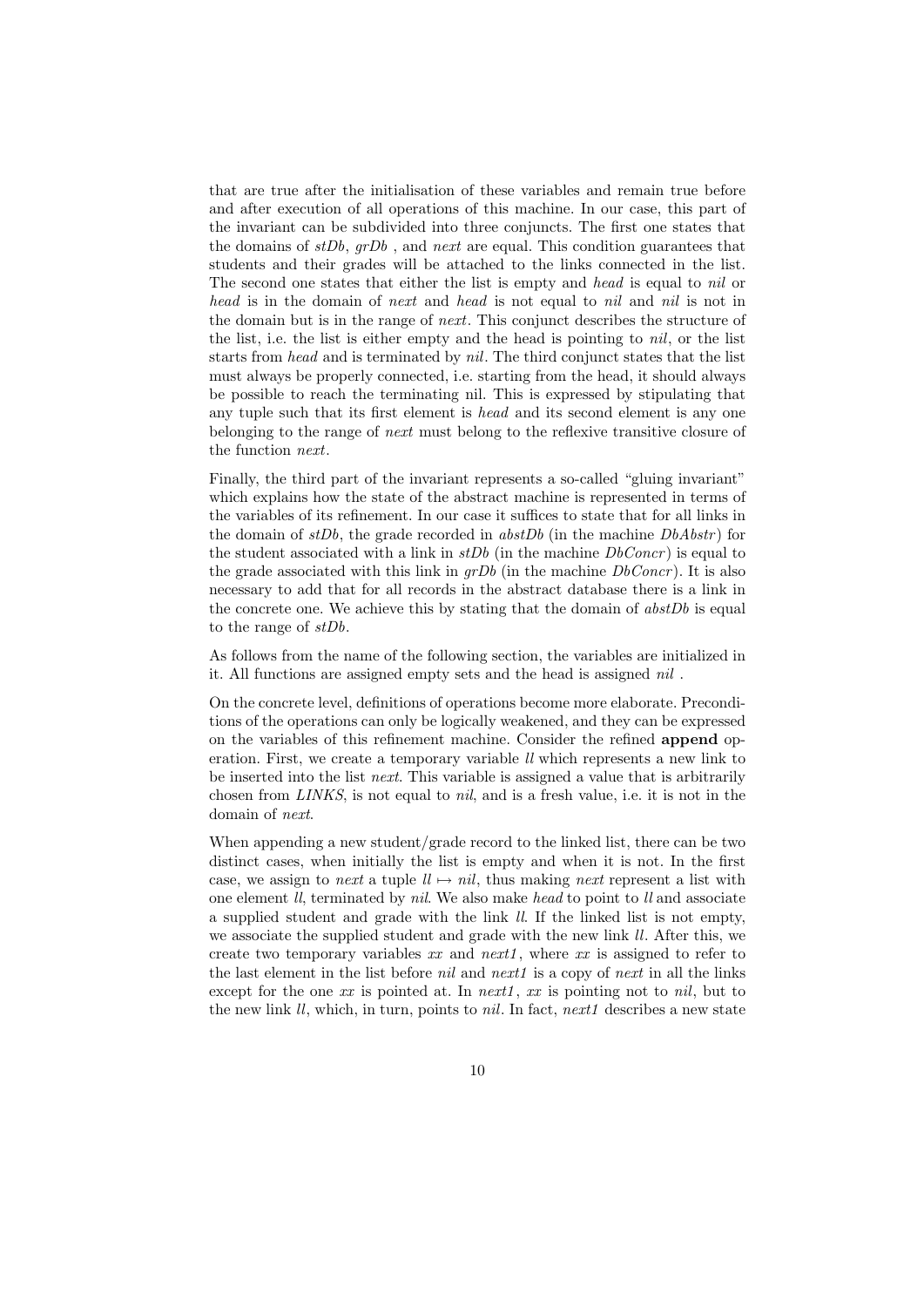of the function next. Thus the definition of the operation append concludes with the assignment of this new value *next* to *next*.

For a reader well familiar with the style of B specifications, the specification presented above may appear to be somewhat convoluted, as it is quite easy to significantly shorten the definition of the refined append . The style of the specification presented above is motivated by the restrictions of the Alloy specification notation. We discuss these restrictions in the concluding section, as well as the modifications that it would be necessary to make to Alloy in order to permit for more natural specifications in B.

The refinement machine DbConcr presented in Fig.2 and Fig.3 appears to be correct, i.e. the definition of the operation append is consistent with respect to the invariant of the refinement, and also append appears to be a proper refinement of its counterpart in DbAbcst. But is it really correct? To be able to verify this conjecture in Alloy, we first need to consider how we can formalise the machine DbConcr in Alloy.

### 3.2 Translating the Student Grades Database to Alloy

Consider the Alloy specification presented in Fig.4 and Fig.5. In the section domain, we declare three domain sets with familiar names: STUDENTS, GRADES, and LINKS. The keyword fixed is used to indicate that the marked set is unchangeable, remaining invariable before and after all operations. The next section contains the declaration of state variables. Unlike in AMN, the Alloy variable declaration not only lists the variables, but also describes their type, and partially introduces an invariant. For instance, stDb is declared as a partial injective function from LINKS to STUDENTS. The arrow -> is used for constructing general relation types.

To constrain a variable to be a relation of a particular kind, such as an injective function, the domain and the range of the relation can be restricted using the so-called multiplicity characters. In the case of stDb, the multiplicity character used is ? which, when attached to the name of the set in the variable declaration, makes it to have zero or one element. As ? is attached to both the domain and the range of stDb signifying that for each element in the domain of stDb there is at most one element in its range and the other way around, i.e. stDb is injective.

In this specification, we also use the multiplicity character !, which makes a set to have exactly one element. More information on multiplicity characters and the Alloy specification notation in general can be found in [8].

In Alloy, domain-valued variables are modelled as subsets of domains rather than elements of domains, and relational image rather than function application is used to apply relations to values. Unique values are represented by singleton sets.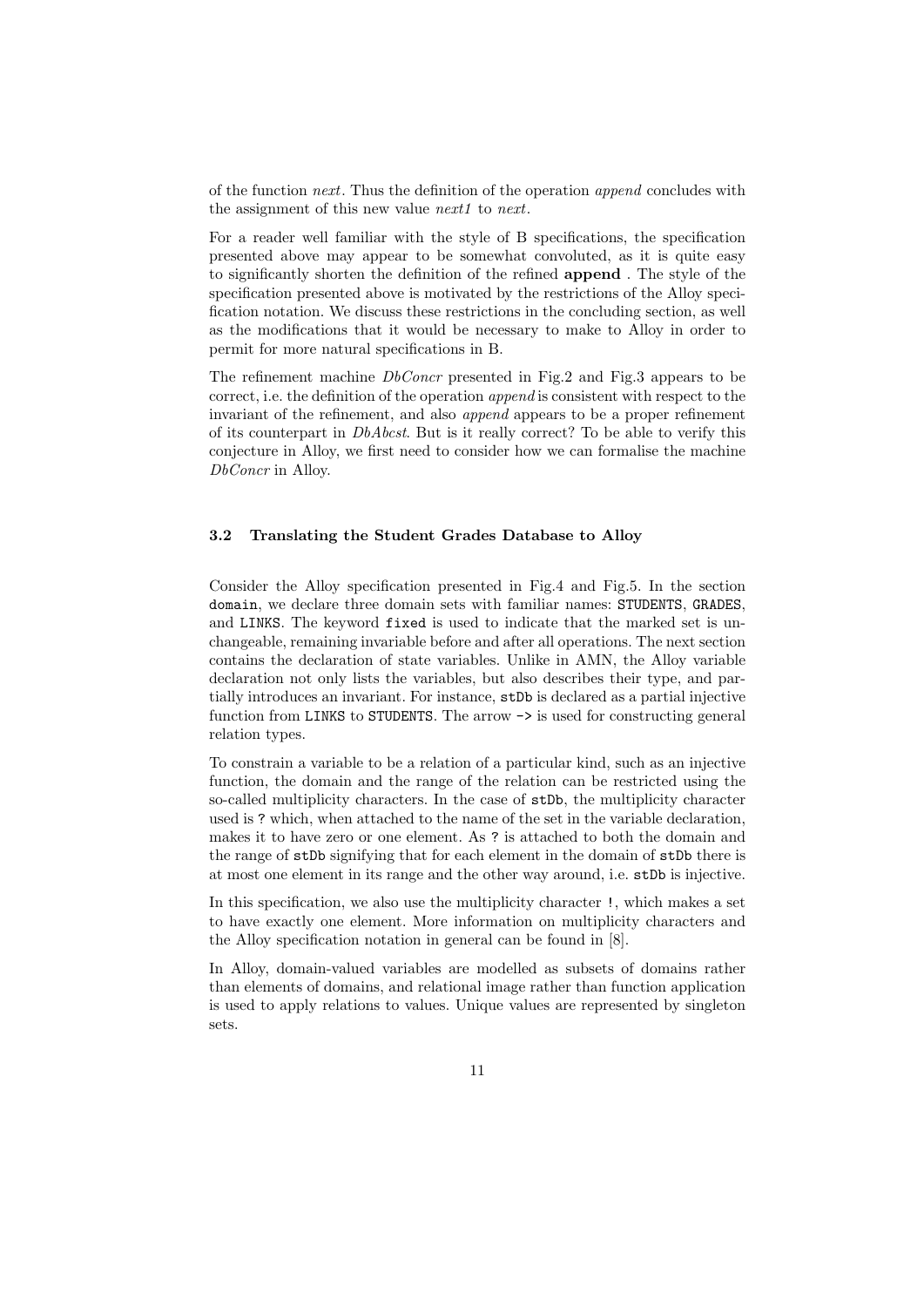```
model DbConcr {
      domain { fixed STUDENTS, fixed GRADES, fixed LINKS}
      state {
            stDb : LINKS? -> STUDENTS?
            domStDb : LINKS
            ranStDb : STUDENTS
            grDb : LINKS -> GRADES?
            domGrDb : LINKS
            next : LINKS? -> LINKS?
            head : LINKS!
            domNext : LINKS
            ranNext : LINKS
            nil : fixed LINKS!
            next1 : LINKS? -> LINKS?
            domNext1 : LINKS
            ranNext1 : LINKS
      }
      def domStDb { domStDb = \{1 : \text{LINKS} \mid \text{some } 1.\text{stDb}\}}
      def ranStDb {ranStDb = {st : STUDENTS | some st.~stDb}}
      def domGrDb {domGrDb = \{1 : LINKS | some 1.grDb\}}
      def domNext {domNext = {l : LINKS | some l.next}}
      def ranNext \{rankext = \{1 : LINKS | some 1."next\}\}def domNext1 {domNext1 = {1 : LINKS | some 1.next1}}def ranNext1 \{rankt1 = \{1 : LINKS | some 1.*next1\}\}cond emptyList {all 1 : LINKS | no l.next}
      inv StateInv {
            domStDb = domGrDb && domGrDb = domNext
            ( emptyList && head = nil ||
                   ((nil in ranNext) && !(nil in domNext) &&
                                          (head in domNext)) )
             ( !emptyList ->
                   (all zz : LINKS | zz in ranNext -> zz in head.*next) )
      }
      op init{
            all l : LINKS | no l.stDb' && no l.grDb' && no l.next'
            head' = ni1 }
```
Fig. 4. The Alloy representation of  $DbConcr$ 

A declaration of the kind domStDb : LINKS declares domStDb to be a subset of the domain LINKS. The operator : is used in Alloy to indicate a subset relation while declaring a variable, and the operator in is used for this purpose in other parts of the specification. The variable domStDb : LINKS serves an auxiliary purpose only, as the machine DbConcr does not have a counterpart for it. This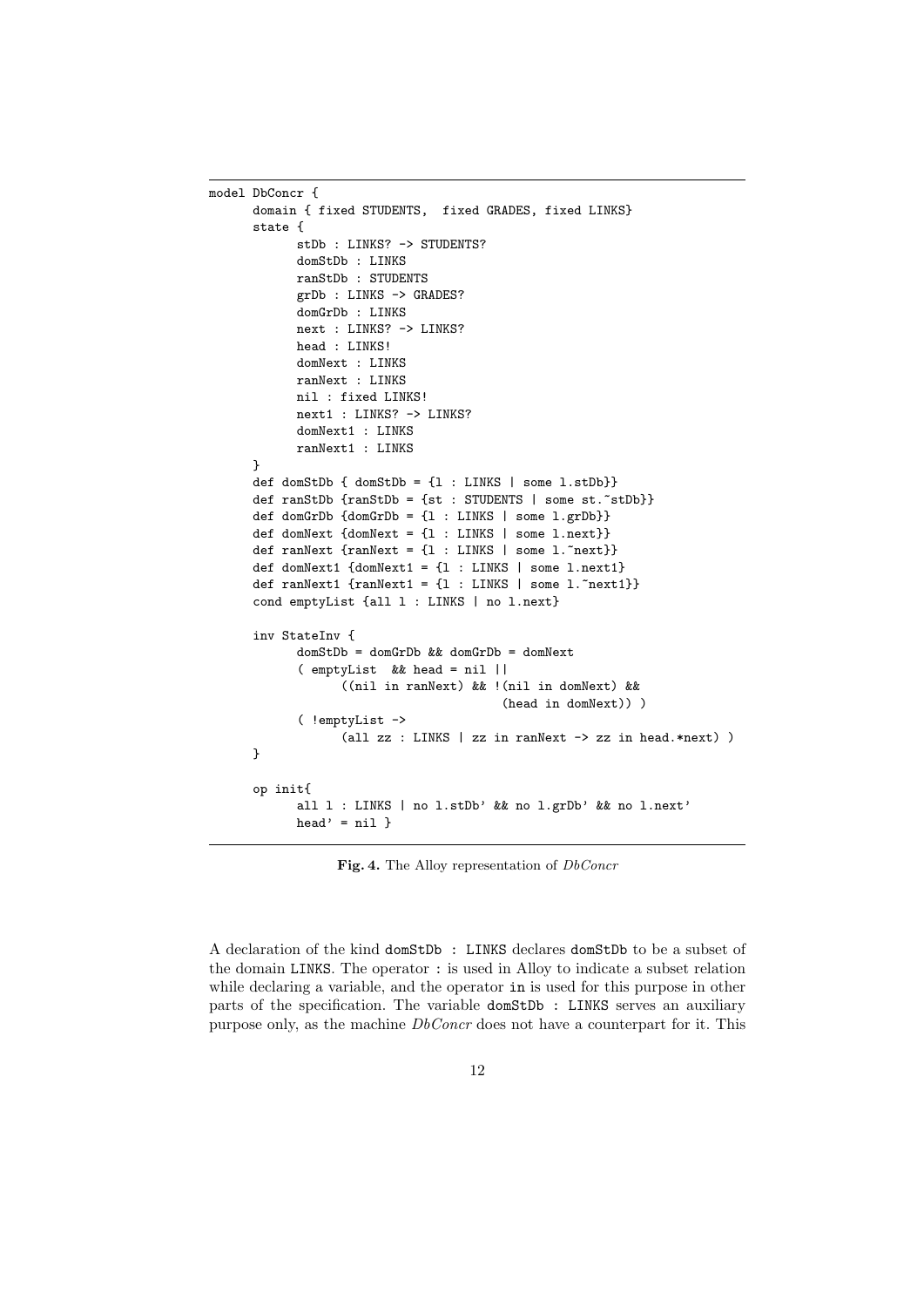```
op append(st : STUDENTS!, gr : GRADES!) {
!(st in ranStDb)
some 11 : LINKS - domNext - nil |
      (emptyList \rightarrow head' = 11 \& 11.next' = nil \& 111.stDb' = st \&& 11.grDb' = gr \&&(all l : LINKS - ll | no l.next' &&
                              no l.stDb' && no l.grDb' )) &&
      ( !emptyList ->
             11.stDb' = st &&
            11.grDb' = gr &&
             some xx : domNext | xx.next = nil &&
                   (all yy : LINKS | yy : (domNext - xx)
                               -> yy.next1 = yy.next) &&
                   xx.next1 = ll && ll.next1 = nil &&
             \text{(all 1 : LINKS } | \text{ l.next'} = \text{ l.next1}) &&
      (all 1 : LINKS - 11 | 1.stDb' = 1.stDb  &l.grDb' =l.grDb) &&
      head' = head )
}
```
Fig. 5. The Alloy representation of DbConcr (Continued)

}

variable is necessary because Alloy does not have a function dom which would return a domain of a given relation. To circumvent this problem of Alloy, we have to declare the variable domStDb and constrain it using the definition

def domStDb  $\{ domStDb = \{1 : LINKS | some 1.stDb\} \}$ 

which makes domStDb to be equal to the set of such links whose image of stDb is non-empty. Note the usage of the operator dot (.), which is used for taking an image of a set through a relation.

An Alloy term 1.stDb is equivalent to a B term  $stDb(l).$ <sup>1</sup> The auxiliary variable ranStDb represents the range of the function stDb and is defined similarly to domStDb. In the definition of ranStDb note the usage of the ~ operator, which takes the inverse of the function. As stDb is defined as an injective function, its reverse is a function as well. The other variables whose name starts with dom or ran represent, respectively, domains or ranges of the corresponding functions and are all defined in a similar manner.

The variable grDb is represented as a partial function, while next is a partial injective function. There is also a declaration of the variable head, which is a one element set, and a variable nil which is marked with the keyword fixed turning it into a constant.

<sup>1</sup> Should stDb be a general relation, the Alloy term l.stDb would translate into  $stDb[\{l\}]$  in B.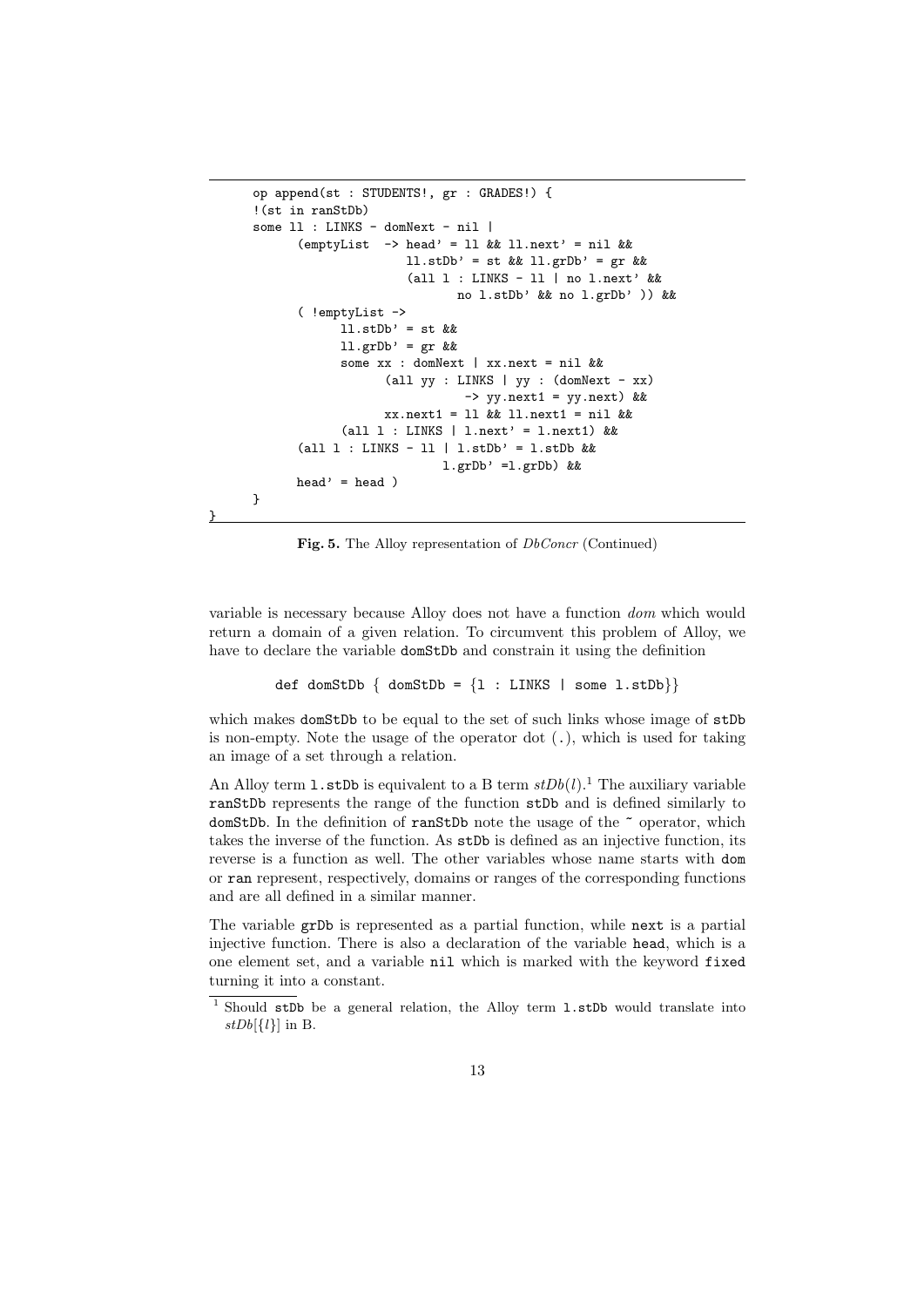The state of the variables can be further constrained using any number of named invariants. In our case, we have only one invariant **StateInv**, which is, in fact, a translation of the invariant of the machine  $DbConcr$ , apart from the typing conjuncts. As Alloy prohibits comparisons of structured sets and has no predefined constant for an empty set, we had to introduce a condition emptyList, which in B terms is  $next = \emptyset$ . In Alloy, \*next represents the reflexive transitive closure of the function next. At this point a careful reader could have noticed that the "gluing" part of the DbConcr invariant does not have a counterpart in StateInv. As Alloy does not support the notion of refinement directly, the invariant of an Alloy model can only refer to the variables defined in this model, while the gluing invariant refers to the variables of  $DbAbstr$  as well. The gluing invariant is of no significance for verifying consistency of the concrete append which is the topic of the next section. However, it is crucial for verifying the correctness of a refinement step. We discuss how to specify a gluing invariant in Alloy in Section 4.2.

The Alloy specification notation does not include a reserved construct for initialisation of variables. However, we can formalise the initialisation section of the DbConcr machine as an operation init of Alloy. It states that for all elements in the set LINKS the image of these elements through stDb, grDb and next is equal to the empty set. In addition, the new value of head is equal to the predifined constant nil. Clearly this operation establishes StateInv.

The definition of the operation append in Alloy is, practically, a straightforward translation of its B counterpart. Alloy does not have programming language statements like "IF THEN ELSE", neither does it have an assignment statement. Instead, an operation in Alloy must be described as a relation between initial (unprimed) and resulting (primed) states of the variables. A B specification is built on an assumption that only the variables explicitly modified in the specification change, and all the other variables remain unchanged. In Alloy, however, it is necessary to explicitly mention that all the variables that were not modified in the definition of an operation remain in the initial state.

As was already mentioned, it is impossible (at the moment) to compare structured sets in Alloy. Thus, we cannot say  $next := \{ll \mapsto nil\}$ , but we should say that the image of 11 through next is equal to  $nil$ , or  $ll$ .next' = nil. The definition of the operation *append* in the refinement machine *DbConcr* is formulated using a temporary variable next1. As in Alloy it is impossible to quantify over relations, we had to introduce this temporary variable in the state declaration. As the only invariant binding  $next1$  is the one making it an injective partial function from LINKS to LINKS, this is the same as stating that there exists some next1 in the definition of the operation.

It should be noted that not only the style of the B specification presented in this paper was motivated by the need to translate it directly to Alloy, but the style of Alloy specifications was adjusted for this purpose as well. In particular, a specification written in a pure Alloy style instead of using partial functions would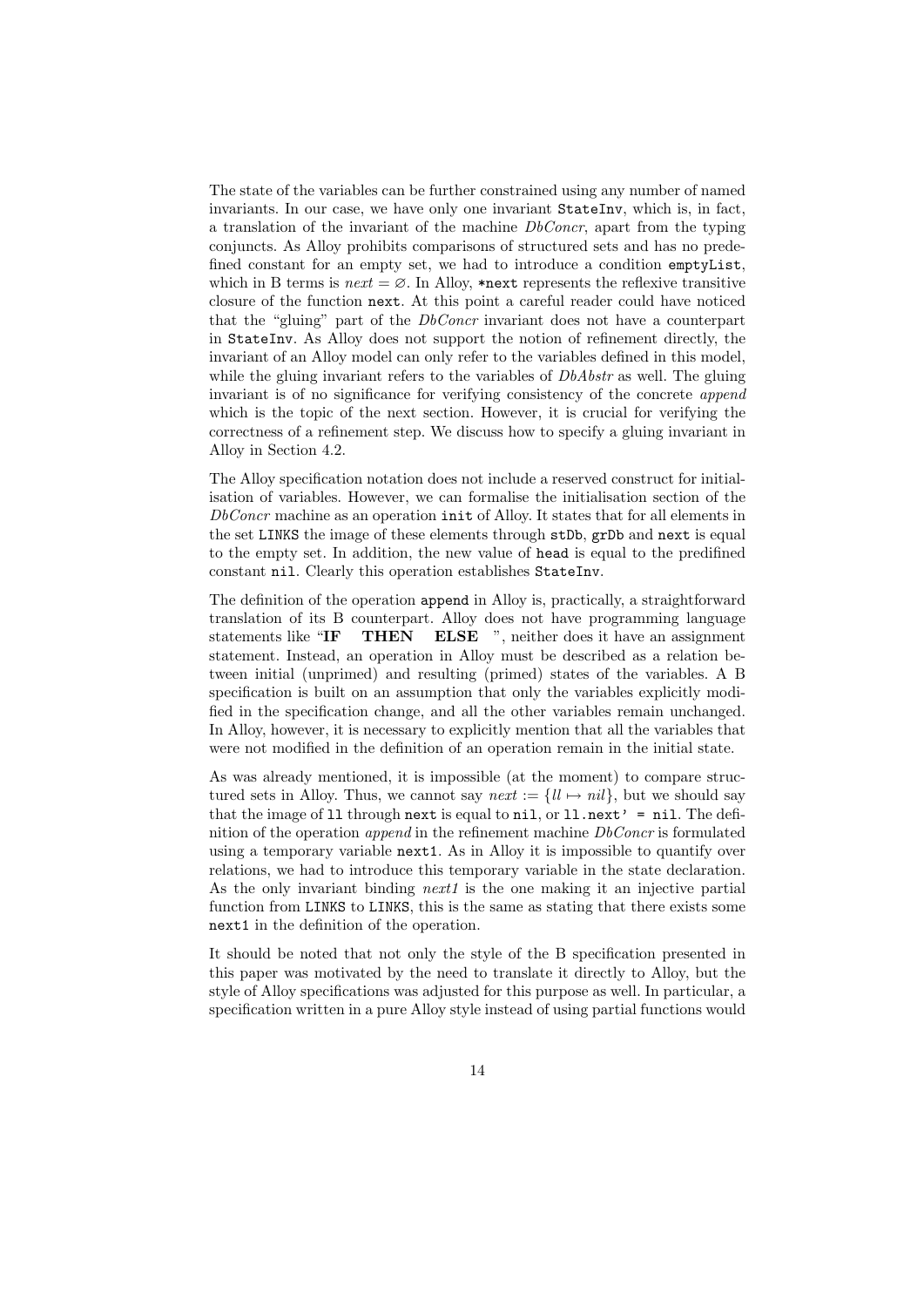rather use total functions. Therefore, domain expressions would not usually be used.

At the moment the translation from B to Alloy is done by hand. However, undoubtedly, the translation between AMN and the Alloy specification notation could be made automatic if Alloy were extended with several features. We will discuss these features in the concluding section of the paper.

## 4 Verifying Properties in Alloy

Let us now return to the question of whether the specification of the method append is correct. First, we take a look at operation consistency, and then consider the correctness of a refinement step.

### 4.1 Verifying Operation Local Consistency

If we submit append along with StateInv to the Alloy constraint analyser and indicate that the domains should be instantiated with only three elements, the analyser generates the counter example presented in Fig. $6^2$ . The counter example clearly violates the invariant, since after execution of the operation, domNext' contains nil, which contradicts one of the conjuncts in the invariant. Returning to the specification of append, it is fairly easy to spot the error. The part of the specification which deals with the case when the list is not empty describes what should be the value of the list next1 at all the links in the domain of next and also at the new link ll we have added. This condition does not exclude, however, that next1 can have other links. Thus, the Alloy constraint analyser is free to introduce nil into the domain of next1, which violates StateInv.

This problem can be traced back to our B specification. To establish consistency of an operation with respect to the machine invariant the B tool generates a proof obligation stating that the invariant conjoined with the operation's precondition implies the invariant expressed on the new values of the variables. In our case, one of the generated proof obligations would state that the invariant and the precondition of append imply that *nil* is not in the domain of *next1*. However, the counter example found by the Alloy constraint analyser demonstrates that these assumptions are not strong enough for resolving this obligation. All attempts to prove such an obligation would be futile.

To fix the problem, we additionally need to state that the list next1 should only be larger than next by one element ll:

### $domNext1 = domNext + 11$

<sup>2</sup> We have only left the values of the relevant variables for clarity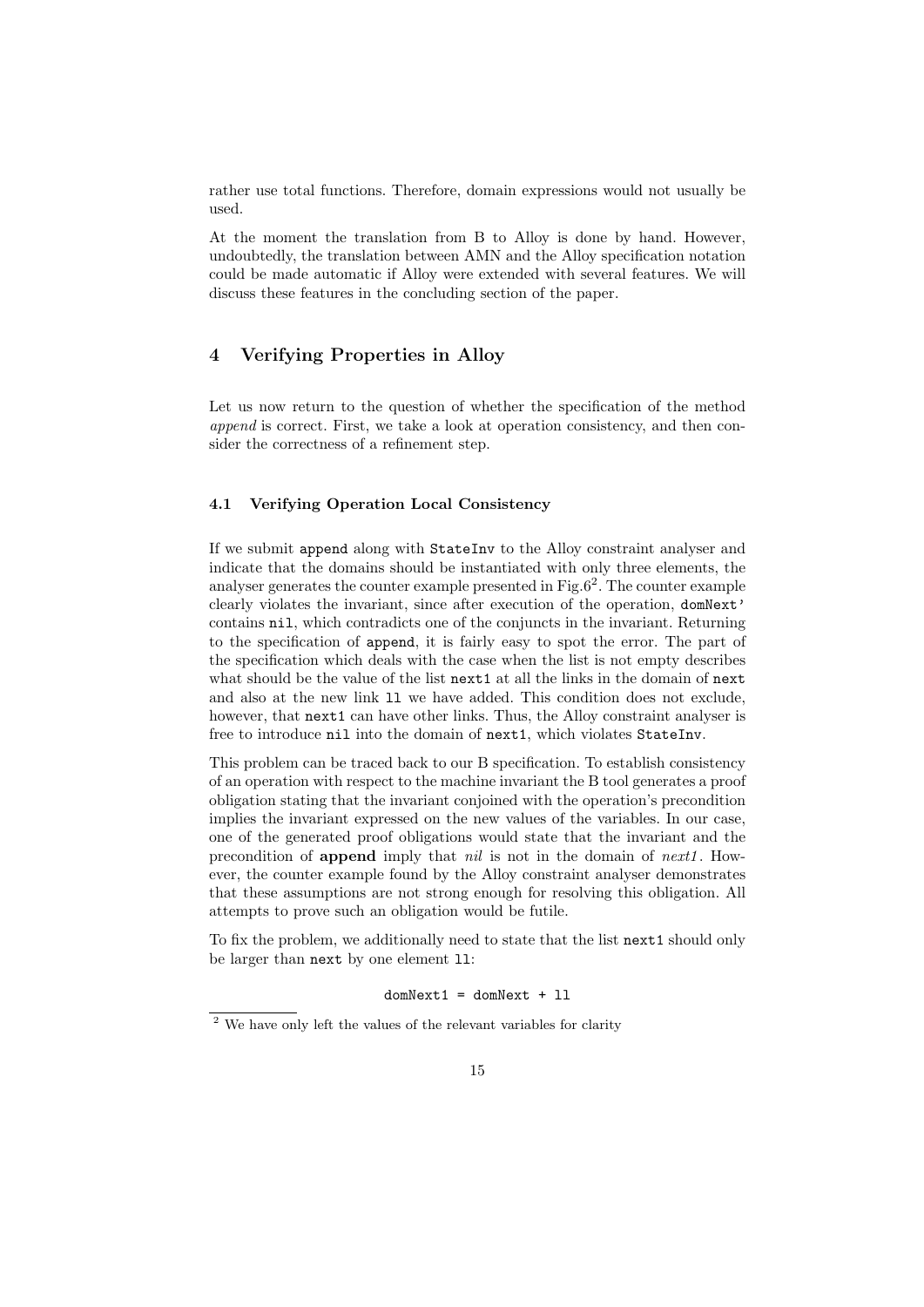```
Analyzing append vs. StateInv ...
Scopes: GRADES(3), LINKS(3), STUDENTS(3)
Conversion time: 10 seconds
Solver time: 13 seconds
Counterexample found:
Domains:
  LINKS = \{nil, L0, L1\}Sets:
  domNext = \{L0\}domNext1 = \{nil, L0, L1\}domNext' = \{nil, L0, L1\}Relations:
  next = \{L0 \rightarrow nil\}next1 = {nil -> L0, L0 -> L1, L1 -> nil}
  next' = \{nil \rightarrow L0, L0 \rightarrow L1, L1 \rightarrow nil\}Skolem constants:
  ll = L1
```
Fig. 6. The counter example for the operation *append* 

Indeed, this amendment is sufficient to resolve the problem. Now the developer, equipped with the confidence reinforced by the fact that the Alloy constraint analyser cannot find any counter examples, can return to proving the subgoals dealing with the consistency of the operation.

It is also possible to check the consistency of an operation in a different manner. Instead of translating the definition of a B operation into Alloy, it is sufficient to translate the proof obligations generated by the B tool as Alloy assertions and run the Alloy constraint analyser on them similarly to verifying operation refinement as described in the next section.

#### 4.2 Verifying Operation Refinement

The definition of an operation in a refinement machine can be consistent with respect to the local invariant, i.e. the part of the invariant referring only to the variables of the refined machine. However, at the same time the relation between it and its abstract counterpart can be other than refinement. Some of the proof obligations generated by the tool during verification are directed at establishing that abstract and concrete definitions of operations are, in fact, in the refinement relation. We propose to translate such proof obligations into Alloy named assertions in order to check that these proof obligations are indeed provable. Alloy assertions are the logical predicates expressed using the variables of an Alloy specification that are supposed to evaluate to true in any state the variables can be in. Accordingly, the tool attempts to find a state invalidating the predicate in the assertion.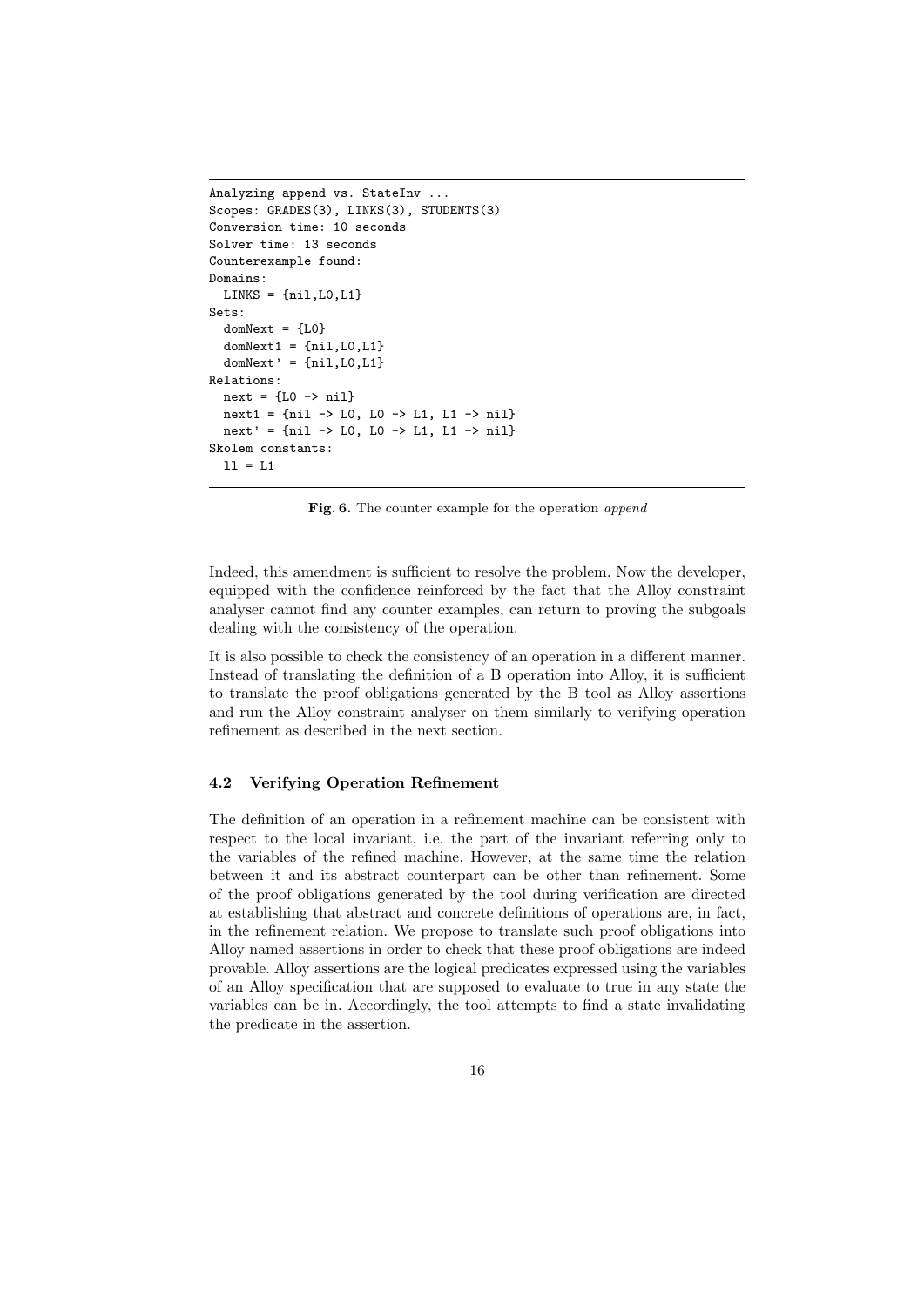The debugging process that we propose is then as follows. The counter example generated by the analyser can hint at modifications that must be made either to the invariant of the refinement or to the definition of an operation in B. The developer then should make these modifications to the B specification, regenerate the proof obligations, run an automated theorem prover on them, and in case any are left, translate the remaining to Alloy as assertions and repeat the debugging cycle again until the Alloy constraint analyser is unable to generate a counter example in a reasonably large scope. To become one hundred per cent certain that the refinement machine is, in fact, in the refinement relation with its abstract counterpart, the developer can then go on and prove the remaining proof obligations using an interactive theorem prover.

There is, however, a complication. As we have already mentioned, the Alloy specification notation does not provide any support for defining abstract specifications and their refinements separately. In order to express the "gluing" part of the  $DbConcr's$  invariant, we have to combine all the definitions of abstract state and the definitions of its concrete implementation in the same model. Therefore, we should extend our model with the definitions for the partial function abstDb and its domain domAbstDb. The last one is defined similarly to all the other definitions of domains of functions.

> abstDb : STUDENTS -> GRADES? domAbstDb : STUDENTS

We should also extend the invariant StateInv to include the "gluing" conjuncts:

all link1 : domStDb | link1.stDb.abstDb = link1.grDb all st : STUDENTS | some st.~stDb <-> some st.abstDb

To demonstrate our approach to verifying refinement, let us now return to our example. To demonstrate our approach to verification, we first need to introduce an error in the definition of DbConcr's append that would not invalidate the consistency of the operation with respect to the invariant of the refinement machine, yet would break the refinement relation.

In the B method, the refinement machine can only be proved to be in a refinement relation with its abstract counterpart if all operations of the refinement machine preserve the gluing invariant. In our example, it states that for all links in the domain of  $stDb$ , the grade recorded in  $abstDb$  (in the machine  $DbAbstr$ ) for the student associated with a link in  $stDb$  (in the machine  $DbConcr$ ) is equal to the grade associated with this link in  $grDb$  (in the machine  $DbConcr$ ). It is also states that the domain of  $abstDb$  is equal to the range of  $stDb$ . Obviously, this invariant would be violated, should we erroneously associate the submitted student not with the submitted grade but with some other *wrong* grade in *append* of DbConcr (see Fig.7).

Naturally, we would need to introduce the constant wrong in the clause CONSTANTS of the machine and give its type in the clause PROPERTIES. If we now subject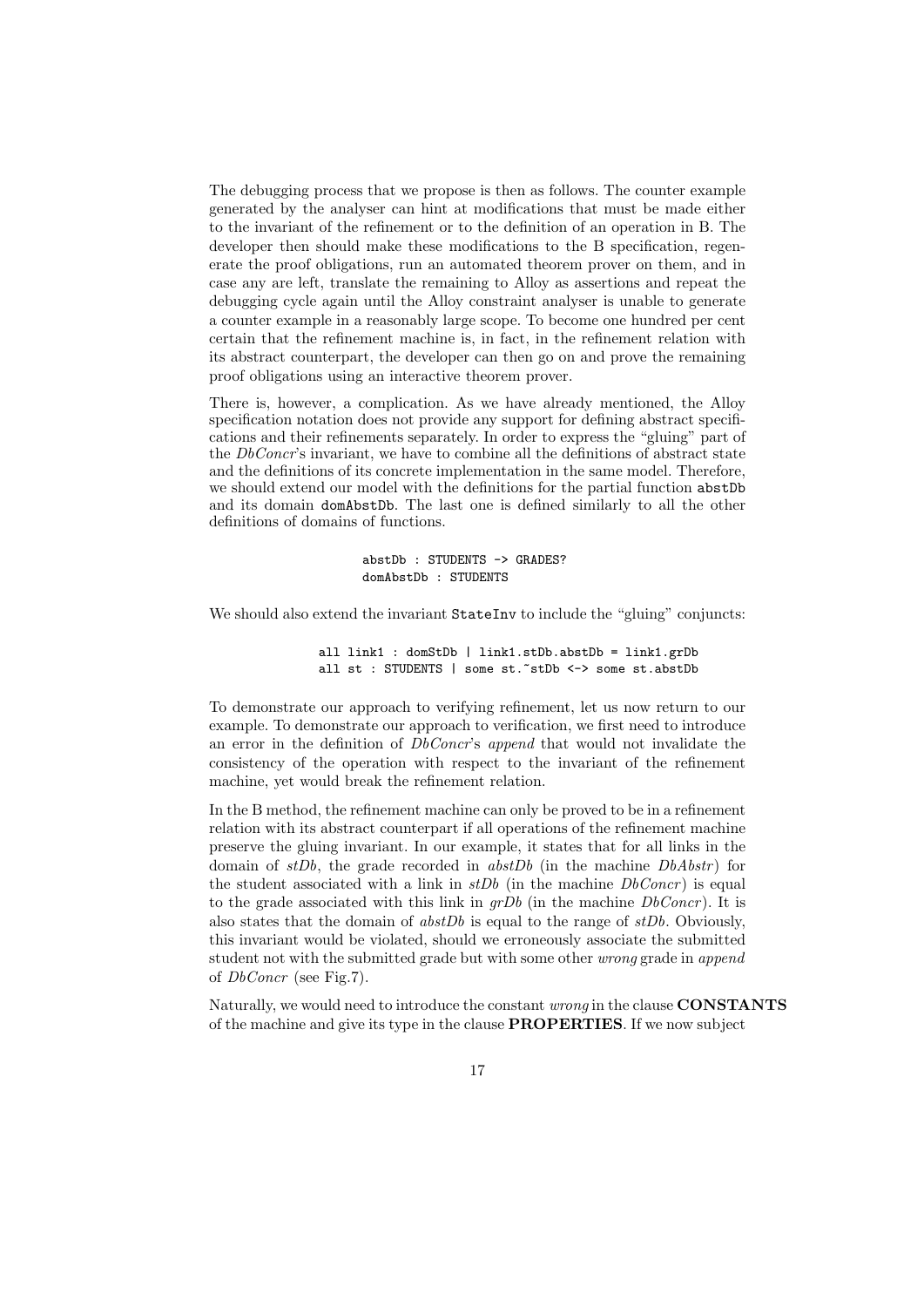```
append( st, gr) \widehat{=}PRE
          st \in STUDENTS \land qr \in GRADES \land st \notin ran(\ stDb)THEN
          ANY ll WHERE ll \in LINKS - dom (next) - { nil }
          THEN
               IF next = \varnothing THEN
                    head := ll ||
                    next := \{ ll \mapsto nil \}stDb := \{ \llbracket l \mapsto st \rrbracket \} \parallelgrDb := \{ \llbracket ll \mapsto wrong \}ELSE
                    ... continuation as in Fig.2
```
Fig. 7. A fragment of the erroneous definition of the operation append invalidating the refinement relation

the refinement machine to the standard steps of type checking, proof obligation generation, and automated theorem proving, we will be left with several proof obligations, of which "append.22" is of particular interest (see Fig.8).

The proof obligation "append.22" effectively states that the gluing invariant must hold after the execution of append. It must hold under the assumptions that are extracted from the PROPERTIES and INVARIANT clauses of the DbAbtr and DbConcr machines and also from the precondition of the append operation of this machines and the local information available from the definition of append in DbConcr.

To verify such a proof obligation in Alloy, we can represent it as a named assertion. When submitted to the constraint analyser, the latter tries to verify whether the predicate in the assertion is true in all states restricted by all invariants of the model. Therefore, while translating a B proof obligation to Alloy, we can omit all those conjuncts on the left hand side of the implication that are repeating the INVARIANTs and PROPERTIES of the abstract and concrete machines already represented in the state declaration and the invariants of the Alloy model. The obligation "append.22" can be translated as an Alloy assertion, as presented in Fig.9.

Unfortunately, at the moment the Alloy specification notation is not sufficiently rich to always permit a one-to-one translation of B. Alloy does not permit to use set operations such as intersection, union, etc. on structured sets (i.e. relations). Neither it is possible to compare structured sets. In a way, in Alloy it is impossible to state that "a certain relation is such and such", it is only possible to state "a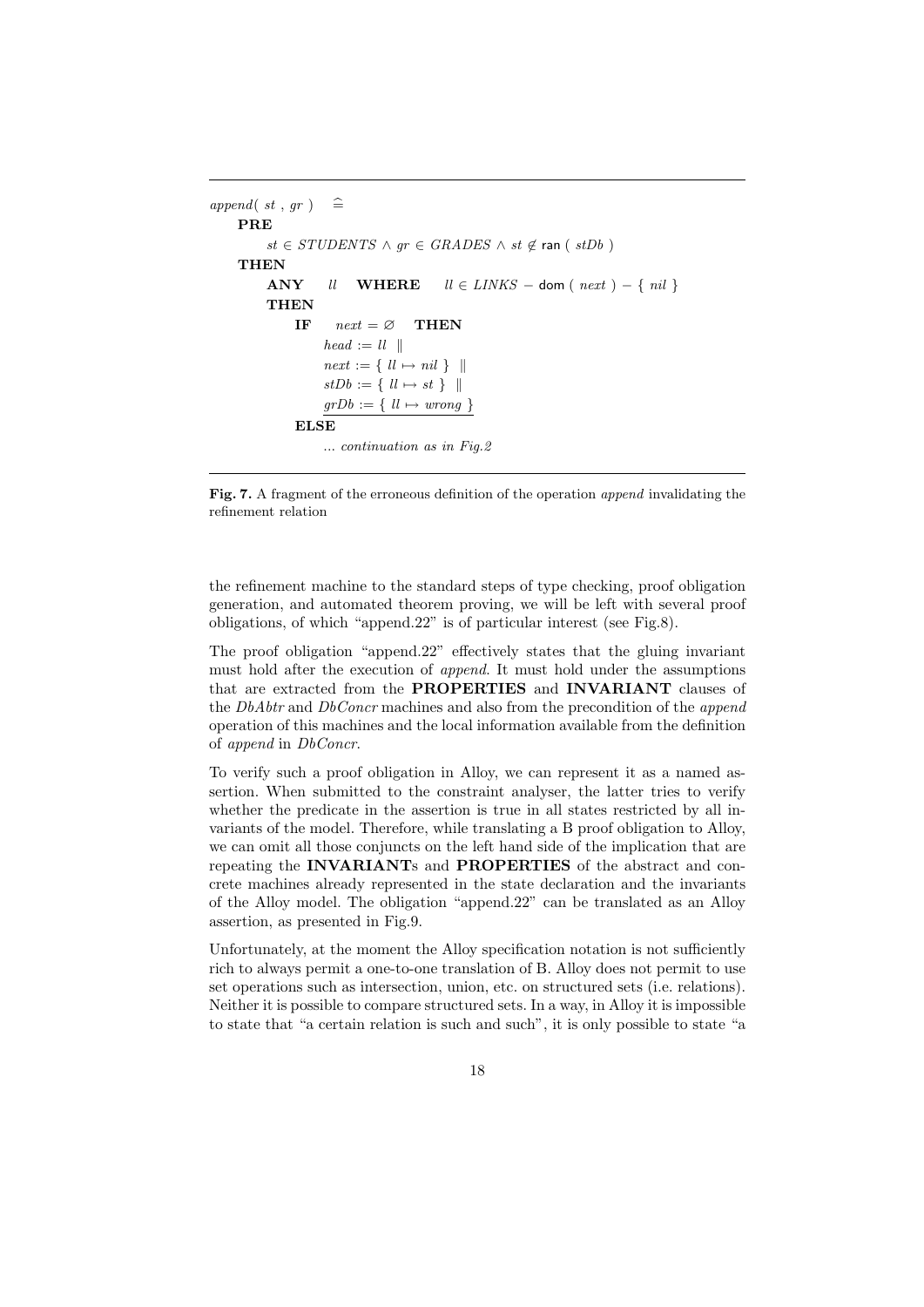go(append.22)

```
"'Component properties"" ∧
...
"'Previous components properties'" ∧
...
"'Previous components invariants'" ∧
...
"'Component Invariant'" ∧
...
"'append preconditions in previous components'" ∧
...
"'append preconditions in this component'" ∧
st \notin \text{ran} (\, stDb \, ) \wedge"'Local hypotheses'" ∧
ll \in LINKS \land ll \notin \text{dom}( next) \land ll \neq nil \landnext \neq \emptyset \land xx \in \text{dom} (next) \land xx \mapsto nil \in next \landnext1 \in LINKS \rightarrow LINKS \land next1^{-1} \in LINKS \rightarrow LINKS \landdom ( next1 ) = dom ( next ) ∪ { ll } \wedge\forall yy . ( yy ∈ LINKS \land yy ∈ dom ( next ) – { xx } \Rightarrownext1 ( yy ) = next ( yy ) ) \wedgenext1 ( xx ) = ll \land next1 ( ll ) = nil \landlink1 ∈ dom (stDb \leftrightarrow { ll \rightarrow st }) ∧
"'Check that the invariant
(llink1.(link1: dom(stDb) \Rightarrow abstDb(stDb(link1)) = qrDb(link1))is preserved by the operation - ref 4.4, 5.5"
⇒
(abstDb \cup \{st \mapsto gr\}) ( (stDb \Leftrightarrow \{ ll \mapsto st \}) ( link1 ))
     = (qrDb \Leftrightarrow \{ ll \mapsto wrong \}) ( link1)
```
Fig. 8. The proof obligation "append.22"

certain relation satisfies these properties", and these "properties" should always be expressed elementwise. Therefore, to express our proof obligation in Alloy, we have to perform a case analysis on the domains of the functions participating in the right hand side of the goal.

The constraint analyser easily finds a counter example demonstrating that the assertion PO22 is not always true, i.e. that the submitted grade gr is not always equal to the constant wrong. If the developer now reverses the definition of append operation to its state before we introduced the "wrong" error and goes through the entire proposed debugging cycle, then the Alloy constraint analyser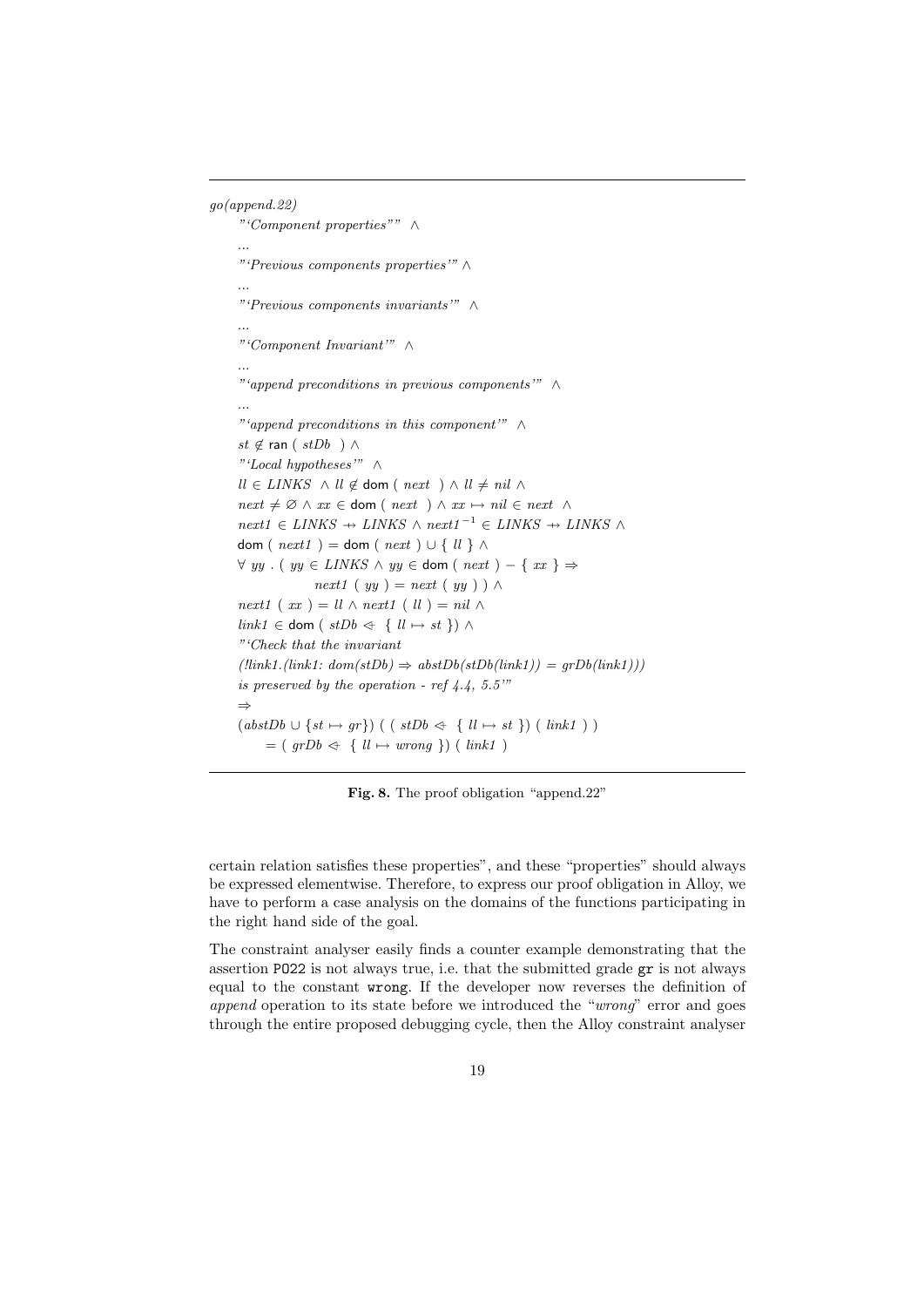```
assert PO22 {
all st : STUDENTS, gr : GRADES, ll : LINKS, xx : LINKS, link1 : LINKS |
  !(st in ranStDb) &&
  !(st in domAbstDb) &&
  !(ll in domNext) &&
 ll != nil &&
  ! emptyList &&
   xx in domNext &&
   xx.next = nil &&
   domNext1 = domNext + 11 &&
   (all yy : LINKS | yy : domNext && yy !=xx -> yy.next1 = yy.next) &&
   xx.next1 = 11 & &
   11.next1 = nil &&
   link1 in domStDb + ll ->
     (link1 in (domStDb - 11) -> (link1.stDb in domAbstDb -(link1 in (domGrDb - 11) \rightarrow link1.stDb.abstDb = link1.grDb))) &&
     (link1 in domStDb - 11) -> (link1.stDb in domAbstDb ->
          (link1 in ll -> link1.stDb.abstDb = wrong))) &&
     (link1 in (domStDb - 11) -> (link1.stDb in st ->
          (link1 in (domGrDb - 11) \rightarrow gr = link1.grDb))) &&
     (link1 in (domStDb - 11) -> (link1.stDb in st ->
          (link1 in 11 \rightarrow gr = wrong)) &&
     (link1 in 11 \rightarrow (st in domAbstDb \rightarrow(link1 in (domGrDb - 11) \rightarrow st.abstDb = link1.grDb))) &&
     (link1 in 11 \rightarrow (st in domAbstDb ->
          (link1 in ll1 -> st.abstDb = wrong))) &&
     (link1 in 11 \rightarrow (st in st \rightarrow(link1 in (domGrDb - 11) \rightarrow gr = link1.grDb))) &&
     (link1 in 11 \rightarrow (st in st \rightarrow (link1 in 11 \rightarrow gr = wrong)))
}
```
Fig. 9. The proof obligation "append.22" translated to Alloy

will be unable to find a counter example for the corresponding assertion in a sizable scope.

# 5 Conclusions and Related Work

As was mentioned above, both B and Alloy are state-based formalisms. Alloy, rather like Z, describes state changes in terms of pre and post states and is also formalised in the first order logic. While the B notation was designed to resemble an imperative programming language syntax, the subset of the language that can be used in abstract MACHINEs and REFINEMENTs is essentially just syntactic sugar for first order logic expressions on the pre and post states of vari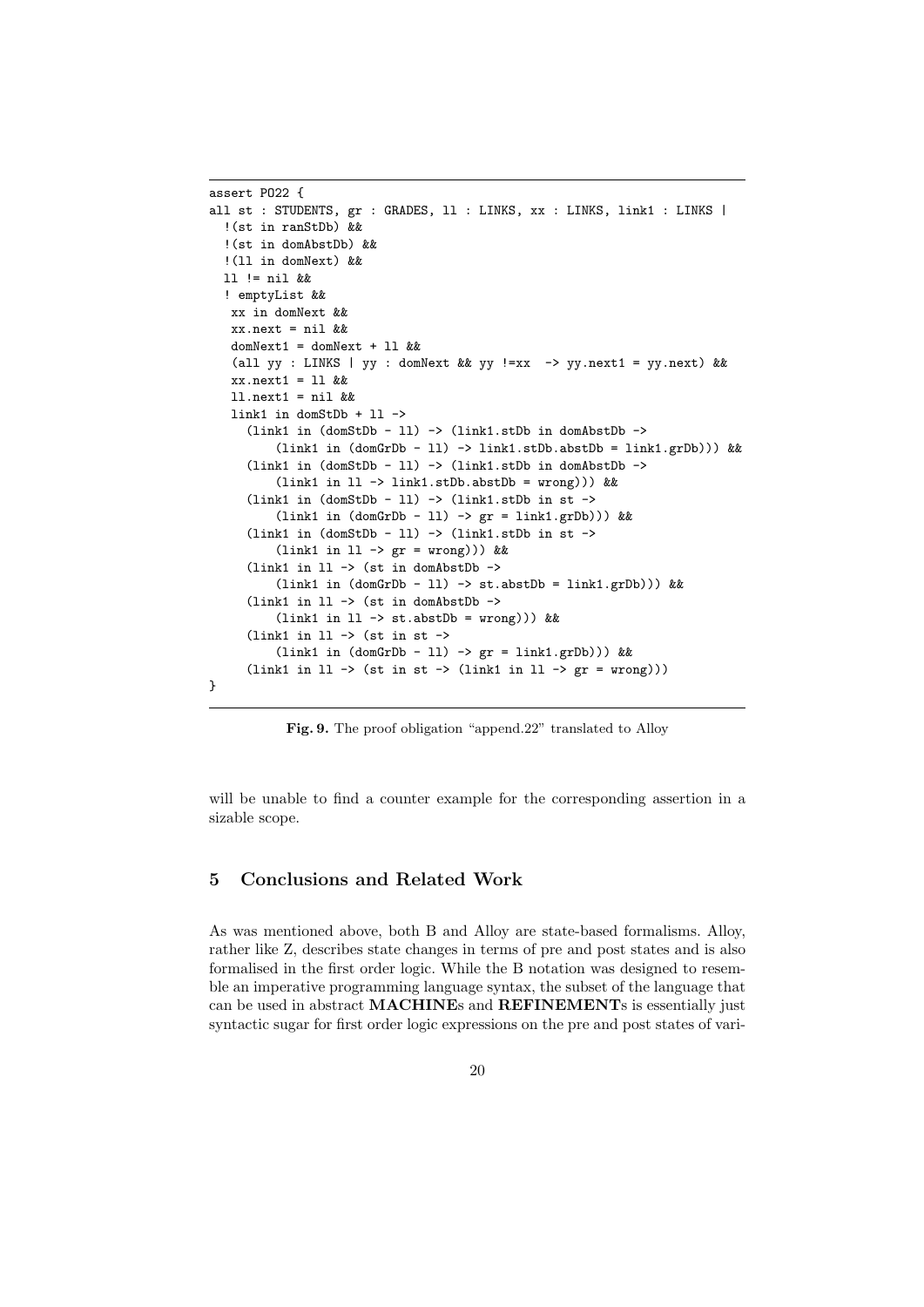ables. Accordingly, a translation from B to Alloy would be rather straightforward if Alloy did not have certain features.

The ability to work with relations as with sets of tuples appears to be the most important of these features. Alloy should permit all standard operations for manipulating ordinary sets, such as set comparison, set union, set difference, etc. In the absence of this feature, not only specifications are much longer, but also it is impossible to directly express properties of updated relations. This shortcoming of Alloy is apparent in our translation of the proof obligation append.22. Also, Alloy should permit quantifying over relations, as under certain conditions the B tool can generate proof obligations having quantification over relational variables. An introduction of the usual functions dom and ran for taking domain and range of a relation, as well as a constant  $\varnothing$  would significantly simplify the resulting Alloy specifications, as it would be possible then, for instance, to describe the domain of a constructed function. Finally, the absence of integers (or even of any finite subset of natural numbers) and arithmetic is a very severe restriction of the current Alloy implementation, making it inapplicable to the majority of practical cases. From our communication with Alloy developers it appears that the next version of Alloy will address most of these issues.

The idea to combine theorem proving with model checking is not new as such. For instance, an objective of Symbolic Analysis Laboratory (SAL) project of SRI International's Computer Science Laboratory [3] is to provide integrated combination of static analysis, model checking and theorem proving techniques for verification of concurrent systems. SAL framework features an intermediate language which serves as a medium for representing the state transition semantics of systems described in Java or Esterel. It also serves as a common representation for driving back-end tools such as PVS theorem prover [13] and SMV model checker [11]. The SAL framework, however, is geared towards verifications of concurrent systems formalisable as transition systems, while in our approach we apply the Alloy constraint analyser for verification of state-based B specifications.

The fact that a significant development effort can be wasted trying to prove false conjectures during formal software development was observed by Juan Bicarregui and Brian Matthews in [4]. They suggest using automatic theorem proving technology in refutation of proof obligations in order to find faulty proof obligations. Although refuting the proof obligation indicates a fault in design, it does not, in itself, helps to identify the source of the problem. The authors propose to use a model generator on the negation of a faulty proof obligation to find a counter example. This, in a way, is similar to the procedure used by Alloy for finding counter examples. Our work on combining B and Alloy, therefore, can be seen as a logical continuation of the direction of research outlined in [4], even though we were not aware of this work at the moment our paper was finished.

Currently, the translation from B to the Alloy specification notation is done by hand. To allow for an automatic translation, the Alloy specification language has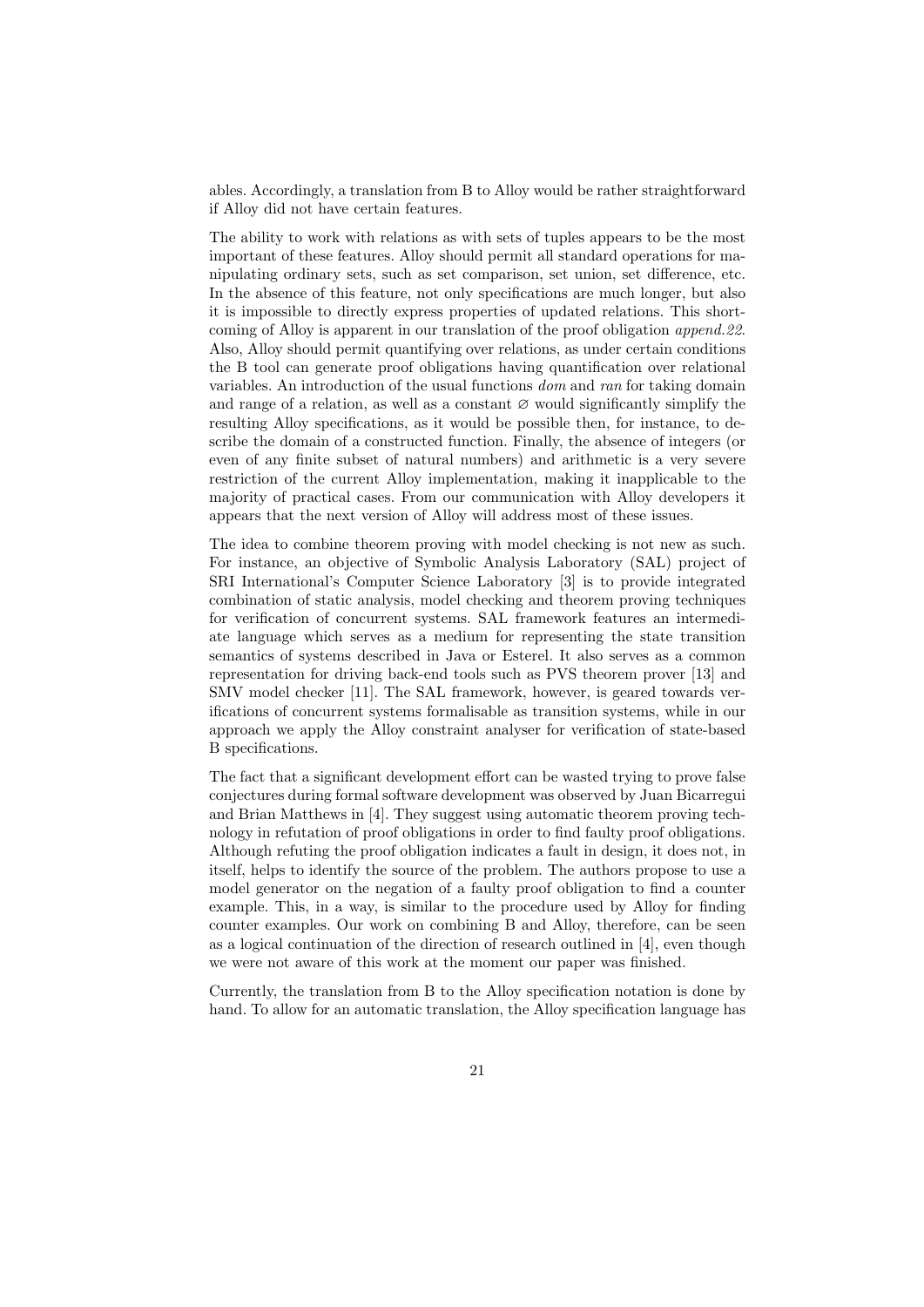to be extended with the features we just mentioned. In principle, we perceive two major ways in which the described approach to verification can be implemented as a tool. The first way is to add Alloy-like features into tools supporting the B method. At the moment, such tools are supplied as integrated sets of utilities for type checking, proof obligation generation, specification animation, and theorem proving. Naturally, a utility permitting for model checking proof obligations would integrate nicely with such tools. In practice, it is often infeasible to adhere to a completely formal development, as theorem proving is a very tedious and lengthy process employing highly qualified personnel. Therefore, the B method is often applied in a so-called "soft" manner, i.e. some of the steps of the method are omitted or validated only informally. For instance, developers might decide to informally review the remaining proof obligations which the automated theorem prover did not manage to resolve. Of course, this approach can compromise the correctness of the resulting system as it is rather easy to overlook an error. In this respect, should a B tool support a model checker similar to Alloy, it would help significantly to avoid errors and, in a way, make such an application of the B method "harder". Obviously, however, verifying proof obligations with a model checker should not discourage the developers from trying to prove the remaining proof obligations interactively. In fact, from the theoretical standpoint, even if a model checker would permit to verify a property on finite subsets of infinite domains, theorem proving must still be used to make certain that the property holds on the entire domain. At the moment we are involved in a project of building a Prolog-based tool for animation and model checking of general B machines in a manner similar to Alloy's.

The second way of implementing the suggested approach to verification as a tool is to add B-like features to the Alloy constraint analyser. In particular, Alloy can be extended to permit for verifying refinement. This would amount to extending the Alloy specification language with special notation for specifying abstract and refined models. The Alloy constraint analyser could be extended with a verification condition generator. Such an extension would open an entirely new scope of potential applications for Alloy.

#### Acknowledgements

We would like to thank Daniel Jackson for the comments he has provided on an earlier version of this paper. The anonymous referees also helped to improve the paper.

### References

1. J.-R. Abrial. The B-Book: Assigning Programs to Meanings. Cambridge University Press, 1996.